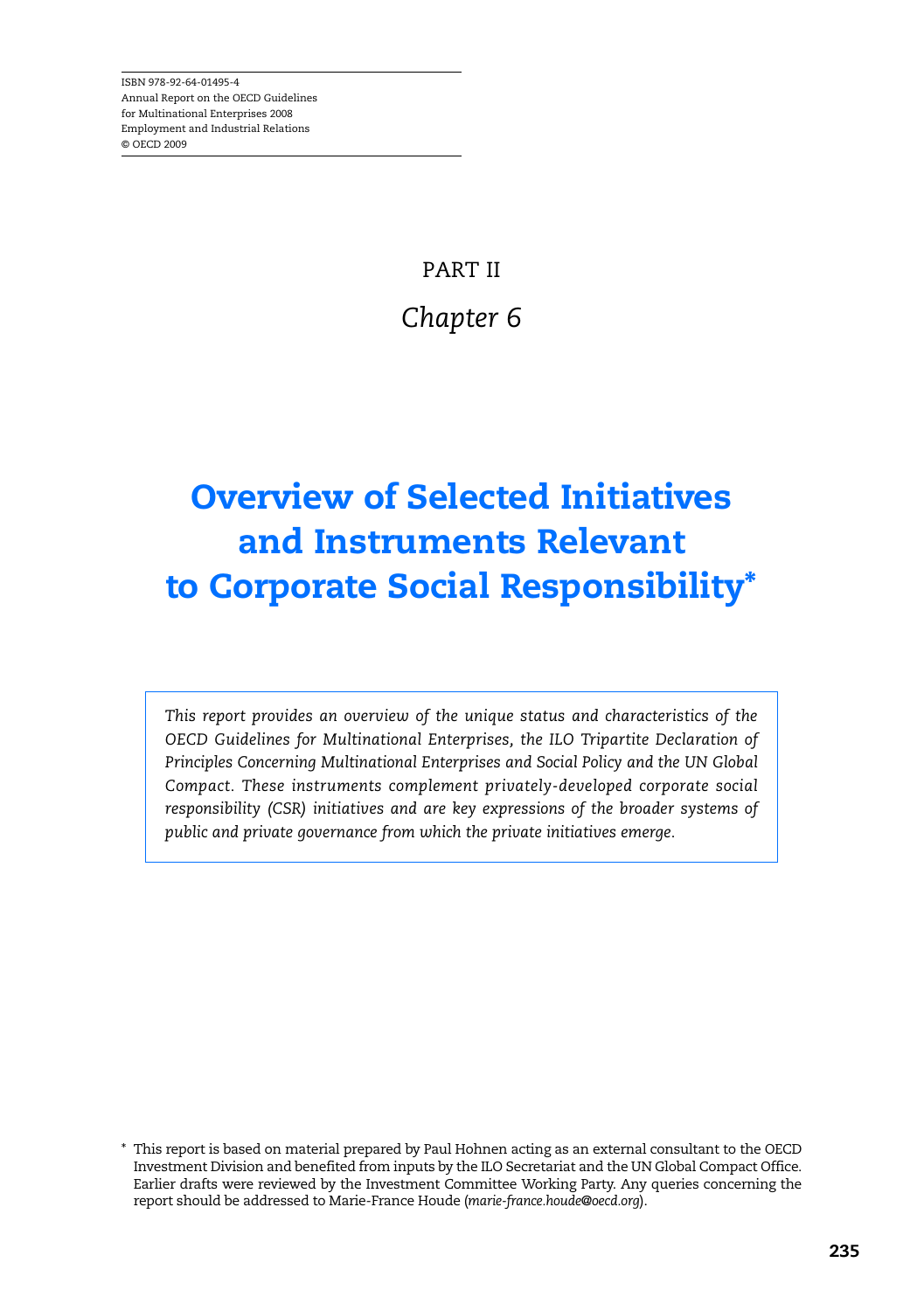*"Strengthening the principles of Corporate Social Responsibility: in this respect, we commit ourselves to promote actively internationally agreed corporate social responsibility and labour standards (such as the OECD Guidelines for Multinational Enterprises and the ILO Tripartite Declaration), high environmental standards and better governance through OECD Guidelines' National Contact Points. We call on private corporations and business organisations to adhere to the principles in the OECD Guidelines for Multinational Enterprises. We encourage the emerging economies as well as developing countries to associate themselves with the values and standards contained in these guidelines and we will invite major emerging economies to a High Level Dialogue on corporate social responsibility issues using the OECD as a platform."*

*We stress in particular the UN Global Compact as an important CSR initiative; we invite corporations from the G8 countries, emerging nations and developing countries to participate actively in the Global Compact and to support the worldwide dissemination of this initiative.*

"*In order to strengthen the voluntary approach of CSR, we encourage the improvement of the transparency of private companies' performances with respect to CSR, and clarification of the numerous standards and principles issued in this area by many different public and private actors. We invite the companies listed on our Stock Markets to assess, in their annual reports, the way they comply with CSR standards and principles. We ask the OECD, in cooperation with the Global Compact and the ILO, to compile the most relevant CSR standards in order to give more visibility and more clarity to the various standards and principles.*"

> *Paragraphs 24-26 of G8 Summit Declaration Heiligendamm, Germany*. *(7 June 2007)*

### **1. Introduction**

At its 2007 Summit meeting in Heiligendamm, the leaders of the Group of Eight (G8) nations underlined the importance of corporate social responsibility (CSR). Noting the potential of CSR to ensure that the processes of globalisation also addressed social issues, G8 leaders highlighted the ILO Tripartite Declaration of Principles concerning Multinational Enterprises and Social Policy (ILO Declaration) and the OECD Guidelines for Multinational Enterprises (OECD Guidelines), and stressed the United Nations Global Compact as an important CSR initiative. The G8 leaders also asked the OECD, in co-operation with the Global Compact and the ILO, to compile the most relevant CSR standards. This paper is a first attempt to respond to that request.

The current CSR landscape is complex and multi-faceted. There are now literally hundreds of private initiatives, often with their own code or set of standards and principles which offer guidance on social and environmental issues. Their focus, membership, usage, and structures vary widely. In the main, they share a desire to help enhance the contribution that business organisations can make to improvement of social and environmental conditions, including labour and other human rights. Since existing instruments evolve and new ones are emerging, a comprehensive yet accessible listing is almost impossible. Instead, this paper attempts to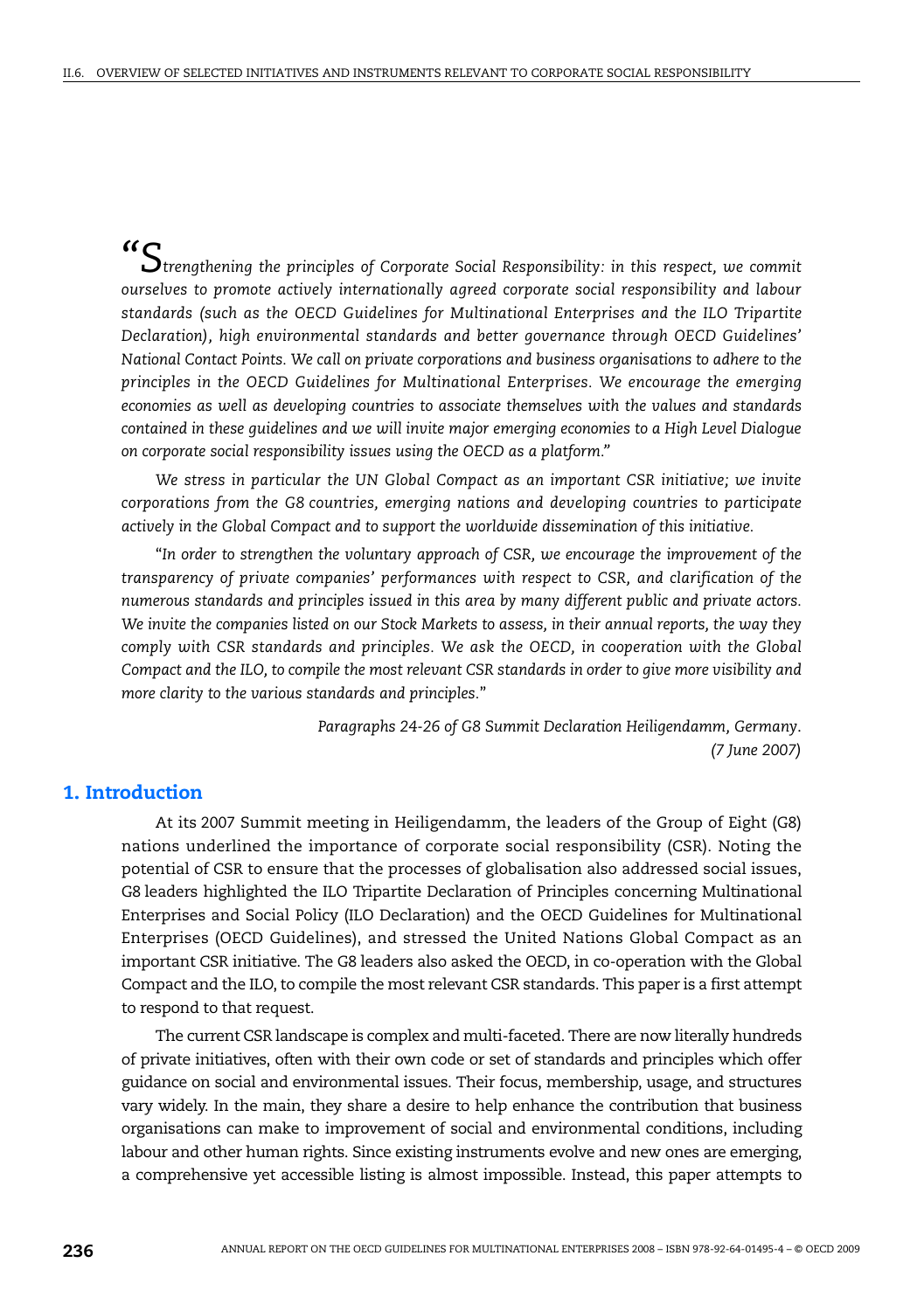summarise the broad spectrum of existing initiatives and their chief characteristics with a view to helping potential users better understand the current CSR landscape.

In this complex universe there are two foremost international instruments relevant to CSR – the ILO Declaration and the OECD Guidelines – and one important international CSR initiative – the UN Global Compact (UNGC) – which have either been developed and formally agreed by governments or received high-level recognition by governments at an international level. Indeed, the standards and principles set out in the ILO Declaration, the OECD Guidelines and the UNGC are universal and derive directly from international normative frameworks. The ILO Declaration and the OECD Guidelines provide detailed recommendations on responsible business conduct, while helping businesses and stakeholders distinguish between the responsibility of enterprises and that of the state. The UNGC provides a high profile means for mobilising and encouraging enterprises to integrate CSR into their daily operations.

This report explains the unique status and characteristics of the ILO and OECD instruments and that of the UNGC. The ILO Declaration, the OECD Guidelines and the UNGC complement privately-developed CSR initiatives and are key expressions of the broader systems of public and private governance from which the private initiatives emerge. Private CSR initiatives have been developed to address a range of different sectors, issues and communities, with new initiatives constantly emerging to address new challenges. By focusing on guidance agreed or recognised by governments, this paper does not seek to detract from the value and relevance of private initiatives. An overview of these initiatives is provided in Section 2.

# **2. Current landscape of private CSR initiatives**<sup>1</sup>

Many companies of all sizes, in both developed and developing countries, have long engaged in CSR activities rooted in the values of the company. However, CSR as a very conscious and public activity, motivated at least in part by external expectations, particularly concerning supply-chain management, monitoring and reporting, is a recent phenomenon.

The first obligation of business is obeying laws and regulations. Responsible business conduct also entails responding to societal expectations that may be communicated through channels other than law (*e.g.* governmental organisations, within the workplace, by local communities and trade unions, in dialogue with other civil society organisations, via the press and so forth).

OECD work shows that private initiatives for corporate responsibility have provided an international channel through which various actors – businesses, business associations, public authorities, trade unions, intergovernmental organisations and NGOs – can debate various standards of business conduct and management practice. The amount of dialogue and mutual influence among these actors has been significant and it is important that this continues. OECD work also shows that voluntary initiatives in corporate responsibility have promoted the accumulation of the management expertise needed to translate law, regulation and less formal societal expectations into the day-to-day operations of companies. The institutional supports for this expertise – management standards, professional societies, specialised consulting and auditing services – help lower the costs of legal and ethical compliance as well as making it more effective.<sup>2</sup>

Private CSR initiatives are diverse in objectives, origin, areas covered, and implementation mechanisms. Some initiatives aim to raise awareness of the importance of corporate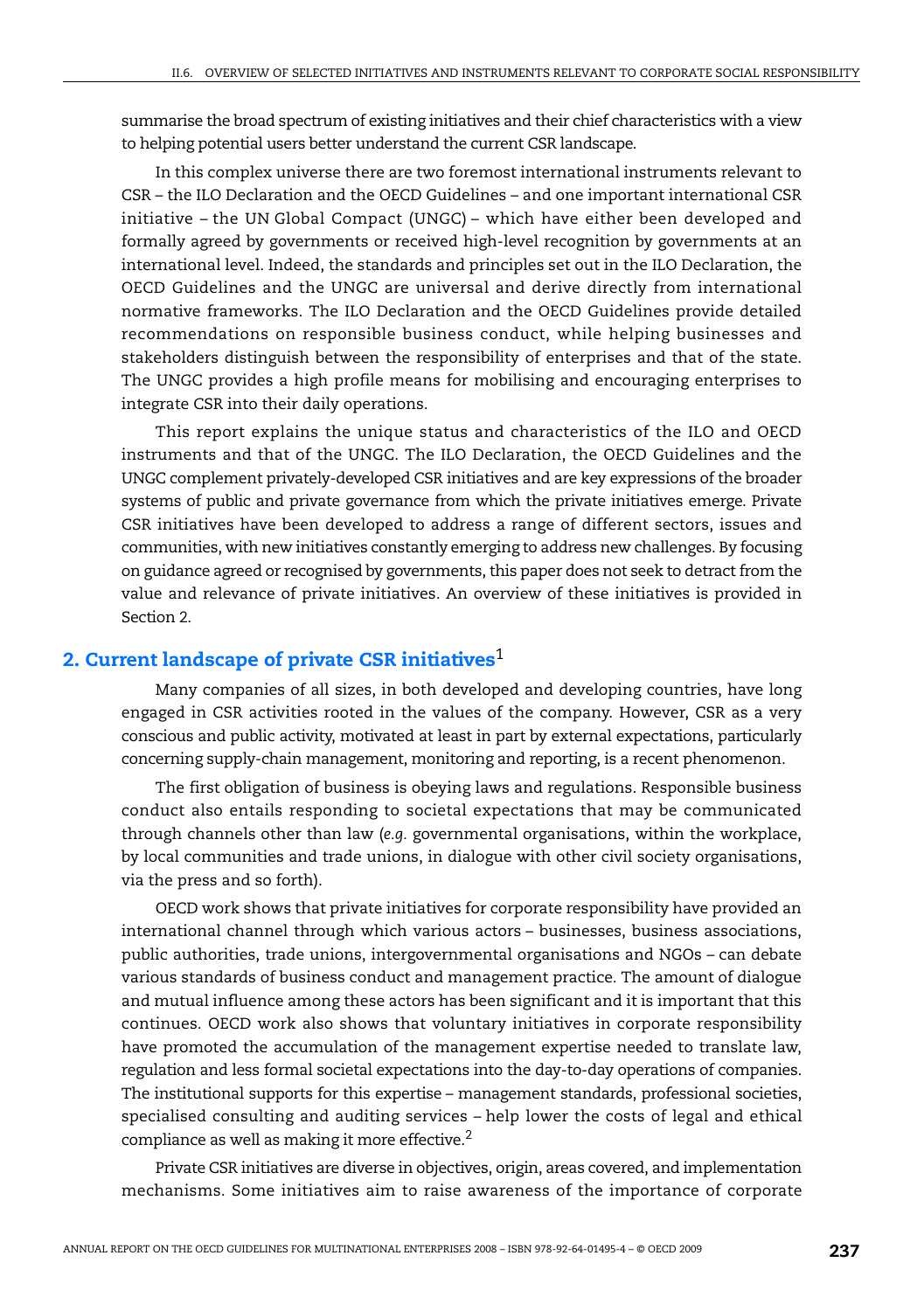responsibility in general; others promote a particular code of conduct; still others focus on providing tools such as reporting guidelines or services, *e.g.,* certification and labelling schemes. Initiatives may be specific to a company, may be industry-led or may involve actors from many sectors in their conception and undertaking (*i.e.* they are multi-stakeholder).

Some private CSR initiatives address a wide range of issues, including human rights and labour rights, community development, consumer rights, the use of security forces, bribery and corruption, health and safety issues and environmental standards. Other initiatives focus on one or a few of these issues, usually in more depth; and either address issues specific to organisations' own operations or challenges facing a specific sector.

Some CSR initiatives have been developed with solely the business sector in mind (*e.g.* the International Chamber of Commerce Guidance on Supply Chain Responsibility), while others are designed for use by all organisations, whether private or public (*e.g.* the proposed ISO 26000 Social Responsibility Guidance Standard, the UN Global Compact, or the Global Reporting Initiative Guidelines).

Box 1.A4.1 presents broad classifications by ILO of existing private CSR initiatives while Annex 6.A1 lists examples of each type.

It can be seen from this description that the number and diversity of initiatives available offer businesses the possibility of flexibility, avoiding a "one-size fits all approach", and increases the chances that firms will be able to find support to address concerns of particular interest.

#### Box 6.1. **A classification of existing private CSR initiatives**

*Corporate Codes of Conduct.* Codes of conduct are directive statements which provide guidance and prohibit certain kinds of conduct. Some are used to guide a company's own environmental and social impacts; others focus on the impacts of their suppliers; still others apply to both. Codes directed at suppliers may contain provisions for monitoring compliance. The highest concentration of companies with codes of conduct tends to be in the consumer goods, food, retail and extractive industries.

*Multi stakeholder Initiatives*. Multi stakeholder initiatives involve cooperation in varying degrees between many social partners, including companies, worker and employer organisations, NGOs, governments, or some combination thereof. Such an initiative may address a specific issue (*i.e.* labour, environment, bribery, etc.) or encompass the whole range of CSR issues. Some multi stakeholder initiatives are focused on a specific region; others on a specific sector. Some multi stakeholder initiatives focus on promotional activities to build awareness; others have a code of conduct to which their members must comply, and may be required to undergo monitoring and certification carried out by either a "social auditing" firm or an NGO. Still others, such as the Global Reporting Initiative, focus on creating a uniform approach to a particular aspect of the CSR process.

*Certification and Labelling*. Certification and labelling initiatives aim to provide purchasers (consumers and businesses) with what is viewed as reliable information to make purchasing decisions. These initiatives usually cover a single issue, such as child labour, fair trade or forest conservation, but may also address a range of issues. Certification is subject to social auditing, which is carried out by accredited audit companies. In areas where non compliance has been detected, remediation steps are often undertaken with the opportunity for companies to demonstrate improvement through continuous monitoring.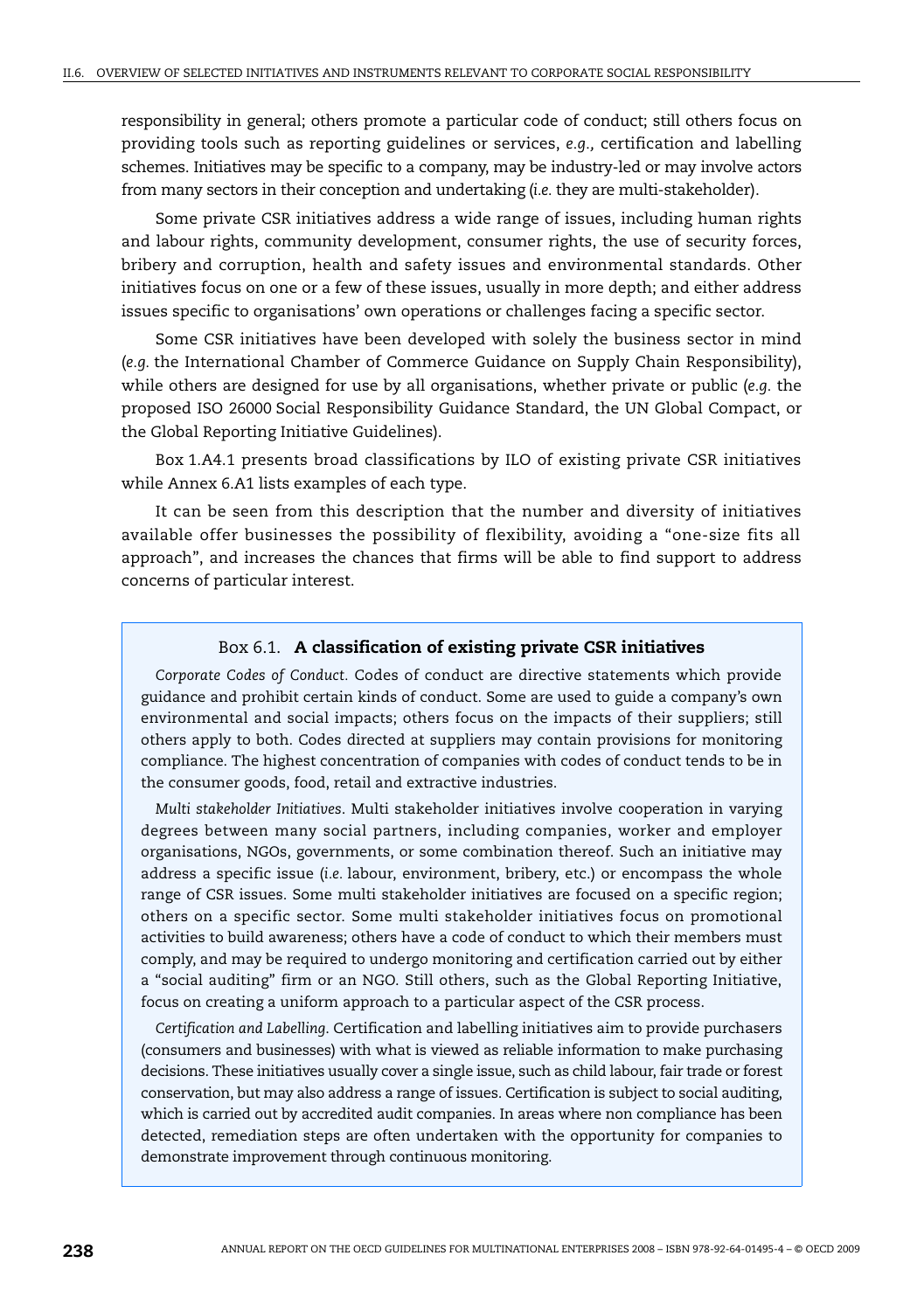### Box 6.1. **A classification of existing private CSR initiatives** *(cont.)*

*Model Codes.* Model codes are codes of conduct set forth by a multistakeholder initiative, NGO, trade union or other actor, which companies can build on in developing their own codes. Model codes aim to establish a minimum list of standards that all codes of conduct covering certain issues ought to address. In addition to providing a reference for companies looking to create codes, this type of initiative is often meant to assist trade union organisations in negotiations with companies and in working with NGOs in campaigns involving codes of conduct. They are often used as a benchmark for evaluating unilaterally adopted codes of labour practice.

*Sectoral Initiatives*. Sector or industry wide initiatives aim to address widespread challenges in a specific sector (within a country, regionally or internationally) and provide a common approach in direct operations or in dealing with supply chain management. These initiatives may be led by business or may be multi stakeholder in nature. Some focus on raising awareness, but most involve an industry wide code of conduct to which businesses commit. These codes typically address management of global supply chains, which are often long and complicated. When companies share suppliers, an industry wide standard allows companies to work more effectively with suppliers to ensure compliance. Sectoral initiatives provide a type of uniformity across the industry, setting one standard for many companies (and ideally engaging those suppliers, through their local and international employer organisations, in the setting of the industry standard) as opposed to each company having its own code, which may lead to contradictions in codes, confusion and unnecessary monitoring costs among suppliers.

*International Framework Agreements* International Framework Agreements (IFAs) are negotiated jointly by national trade unions and global union federations with multinational companies. They aim at ensuring that the company concerned respects the same labour standards in all the countries where it operates as well as throughout its supply chain. These agreements are designed to be used in conjunction with national labour policies and serve as a basis for further negotiation at the national level. Since IFAs result from negotiations between trade unions and companies/management, they put workers in a stronger position to ensure compliance with a company's stated commitments.

*Socially Responsible Investment (SRI)* Initiatives are also being developed in the financial sector. Historically, these initiatives have focused on financial institutions' own operations, but increasingly, initiatives are focusing on social responsibility concerning investment decisions. On the lending side, this is being stimulated largely by the International Financial Corporation (IFC), the private sector lending arm of the World Bank, which has adopted Performance Standards to guide its investments. Other development financial institutions are following suit; and many private banks have incorporated the Performance Standards into their investments concerning project finance through signing onto the Equator Principles. On the equity side, socially responsible investment (SRI) incorporates elements of CSR in what is often termed the "triple bottom line" approach. The adoption of the UN Principles for Responsible Investment, which give guidance to fund managers and other investors, has given new impetus to this movement. *Source:* ILO Secretariat.

### **3. Standards endorsed by governments**

Although approaches to CSR are for each company to determine, government has an important role to play in helping to shape their understanding of what is generally expected of them. At the international level, governments have adopted standards and principles in conventions and declarations which constitute an international normative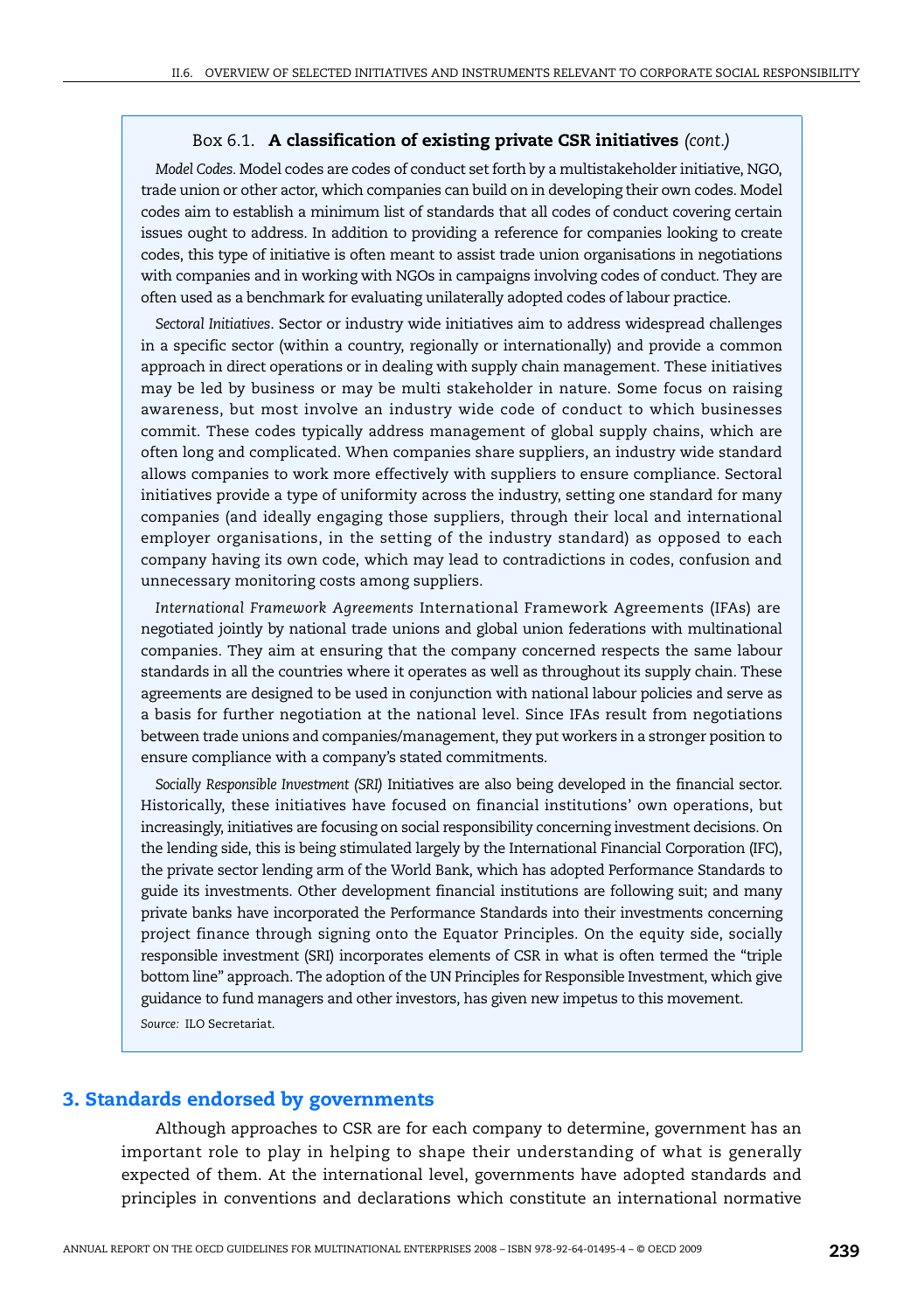framework. Table 6.1 shows the articulations between the normative framework, governmentrecognised standards for responsible business conduct and privately developed guidance. Annex 6.A2 provides a representative sample found in the current international normative framework.

#### Table 6.1. **Role and relationship of internationally recognised norms, government-recognised guidance, and privately-developed principles relevant to CSR**

| Instrument and Role                                                                                                                                                                                                                                             | Examples                                                                                                                                                                                                                                                                                                                                                                                        |
|-----------------------------------------------------------------------------------------------------------------------------------------------------------------------------------------------------------------------------------------------------------------|-------------------------------------------------------------------------------------------------------------------------------------------------------------------------------------------------------------------------------------------------------------------------------------------------------------------------------------------------------------------------------------------------|
| International Conventions and Declarations.<br>• Reflect agreed international normative principles.<br>Directed mainly to government for domestic implementation.<br>These can help business understand what to do.                                             | Universal Declaration of Human Rights.<br>UN Framework Convention on Climate Change.<br><b>ILO Conventions.</b><br>ILO Declaration on Fundamental Principles and Rights at Work.<br>UN Millennium Development Goals.<br>World Summit on Sustainable Development Plan of Implementation.<br>OECD Convention on Combating Bribery of Foreign Officials in<br>International Business Transactions. |
| Officially-agreed or recognised guidance.<br>• Offer authoritative quidance to the business sector on expectations<br>of behaviour. Also help understand <i>what</i> to do, and sometimes<br>also how.                                                          | ILO MNE Declaration.<br><b>OECD MNE Guidelines.</b><br>UN Global Compact Principles.<br>International Finance Corporation Performance Standards.<br>Extractive Industries Transparency Initiative (EITI) Principles.                                                                                                                                                                            |
| Privately developed principles.<br>• Offer business/civil society developed quidance on expectations<br>of behaviour. These sometimes also provide guidance on how<br>to implement such standards. These may or may not be derived<br>from international norms. | ISO standards (e.g. 14000 series).<br><b>GRI Sustainability Reporting Guidelines.</b><br>Responsible Care Guidelines.<br>ICMM Sustainable Development Principles.<br>Electronic Industry Code of Conduct.                                                                                                                                                                                       |

There are four channels by which governments have endorsed standards relevant to CSR. These are:

- *a) International instruments developed and formally agreed by governments*, and also having formal support from business and labour organisations. In this category, there are two leading instruments, namely the ILO Declaration and the OECD Guidelines. For its part, the ILO is unique in so far as it is the only universal body with a tripartite membership. While the membership of the OECD is not universal (it has 30 members), the MNE Guidelines have several "universal" characteristics. For example, they have been subscribed to by ten non-OECD countries (Argentina, Brazil, Chile, Egypt, Estonia, Israel, Latvia, Lithuania, Romania, and Slovenia), and are applicable to all enterprises from these 40 countries, wherever they operate in the world. There is also another level of instruments that have been agreed by a small number of governments, with inputs from business and civil society, but which are directed to a single sector. These include the Extractive Industries Transparency Initiative (EITI) and the Voluntary Principles on Security and Human Rights.
- *b) International initiatives developed by intergovernmental bodies*. This category includes prominently the UN Global Compact. The UN Global Compact has been recognised on a number of occasions by the UN General Assembly as well as by all Heads of States and Governments in the World Summit Outcome document. The International Finance Corporation (IFC) Environmental and Social Standards were developed within a governmental framework, and sometimes with significant inputs from the business and other sectors, and are another example. Although IFC standards do not explicitly reference intergovernmental instruments, they are derived from many of the instruments mentioned above.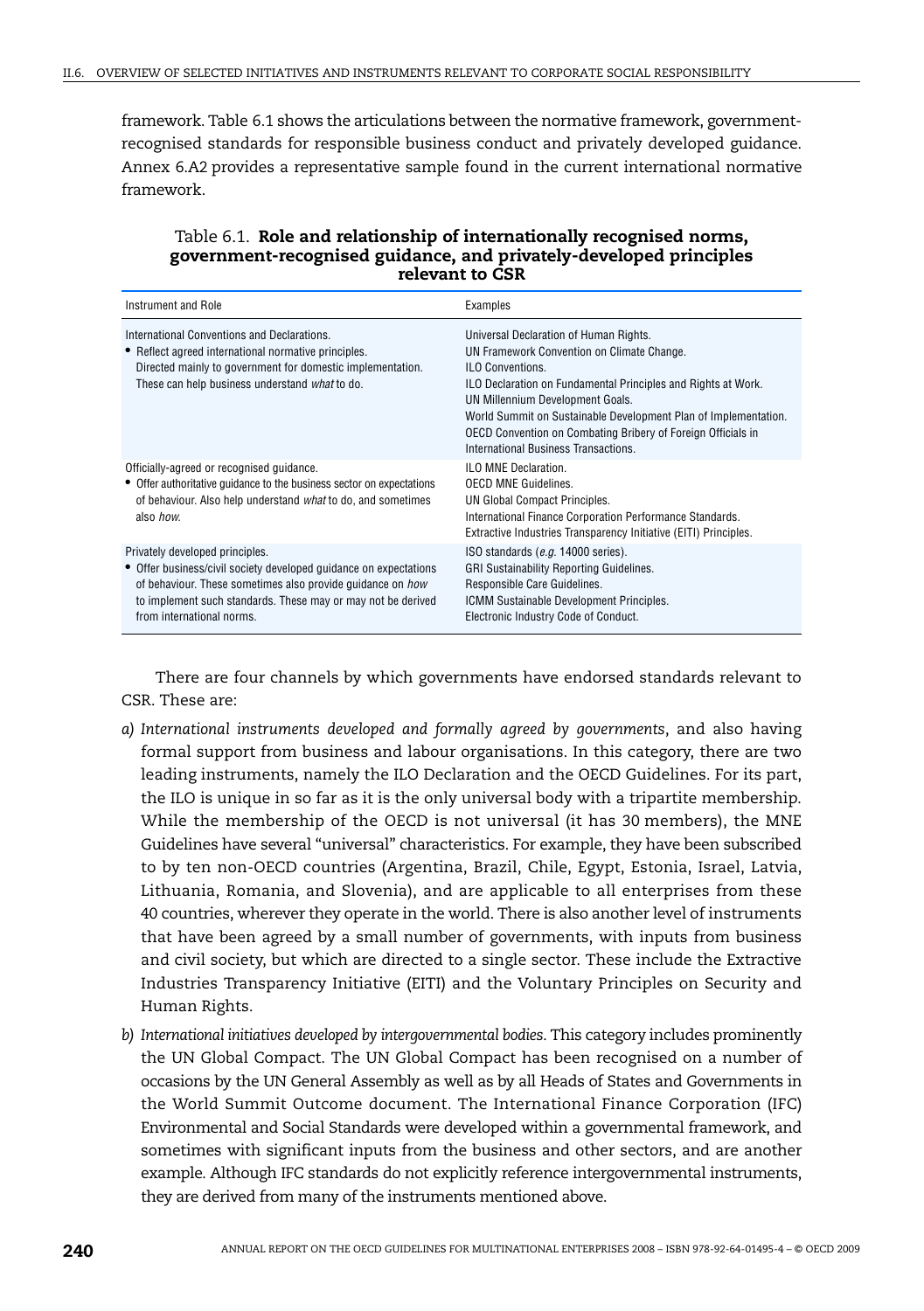- *c) International initiatives endorsed by governments.* Because of the voluntary nature of private CSR initiatives, governments mostly have not taken an active role in their development. Nonetheless, there is a category where intergovernmental organisations have played an active role, and/or where governments have recognised essentially non-government initiatives. Instruments in this category include the International organisation for Standardization (ISO) standards and the Global Reporting Initiative (GRI) Guidelines (both referenced by the 2002 World Summit on Sustainable Development, and by the G8).
- *d) National initiatives developed and endorsed by government.* This last category is mentioned for a number of reasons. First, because some governments have been active at the national level in facilitating the creation of instruments, usually in association with business and civil society. Second, because such instruments may attract international attention, and be applied by companies along their supply chain in third countries. An example is the Ethical Trading Initiative (ETI), founded with UK government support.

Among these, however, the ILO Declaration, the OECD Guidelines and the UN Global Compact have received prominent recognition by the G8 and the  $OECD<sup>3</sup>$  as well as in various UN contexts<sup>4</sup>. They also happen to be among the instruments or initiatives most referenced or used in business-developed guidance materials. More importantly, the direct links with governments as well as their high level of business and worker organisation engagement clearly sets them apart from all other instruments or initiatives as shown in Table 6.2. Annexes 6.A3 to 6.A55 also provide fuller details on their most distinctive features.

|                               | Global? | Government?                                                                                                                                                                                                                                                                                                                                                                                                                                                                                                                  | Treaty derived?                                                                                                                                                                                                                                                                                              | Social Partner?                                                                                                                                                                                                    |
|-------------------------------|---------|------------------------------------------------------------------------------------------------------------------------------------------------------------------------------------------------------------------------------------------------------------------------------------------------------------------------------------------------------------------------------------------------------------------------------------------------------------------------------------------------------------------------------|--------------------------------------------------------------------------------------------------------------------------------------------------------------------------------------------------------------------------------------------------------------------------------------------------------------|--------------------------------------------------------------------------------------------------------------------------------------------------------------------------------------------------------------------|
| <b>ILO MNE</b><br>Declaration | Yes.    | Yes. The revised Declaration was adopted<br>in 1977, and revised in 2000 and 2006<br>by the ILO.                                                                                                                                                                                                                                                                                                                                                                                                                             | Yes. References include the Universal<br>Declaration of Human Rights, the ILO<br><b>Declaration of Fundamental Principles</b><br>and Rights of Work, the ILO fundamental<br>conventions, as well as a number of other<br>ILO instruments.                                                                    | Yes. The ILO is a tripartite body, where<br>employer and worker organisations<br>are formal partners.                                                                                                              |
| <b>OECD MNE</b><br>Guidelines | Yes.    | Yes, All 30 OECD member countries<br>subscribe to the Guidelines. A further<br>10 countries have also subscribed<br>to them. The OECD Guidelines are part<br>of a Declaration which was adopted at<br>Ministerial level and their implementation<br>by adhering governments is governed<br>by binding OECD decisions.                                                                                                                                                                                                        | Yes. Referenced are: The Universal<br>Declaration on Human Rights; the ILO<br>Declaration of Fundamental Principles<br>and Rights at Work; the Rio Declaration<br>on Environment and Development<br>and Agenda 21; and the Copenhagen<br>Declaration for Social Development.                                 | Yes. The business and trade union bodies<br>were involved in developing the Guidelines<br>and have formally endorsed them<br>as an important reference point.                                                      |
| <b>UN Global</b><br>Compact   | Yes.    | Yes. Initially an initiative of the UN<br>Secretary-General, the UN Global<br>Compact has since been repeatedly<br>recognised by the UN General Assembly.<br>In the most recent GA resolution<br>addressing the UN Global Compact<br>(A/RES/62/211), the Global Compact<br>Office was given a strengthened mandate.<br>Every two years the Global Compact Office<br>prepares the Secretary-General's report<br>to the General Assembly on global<br>partnerships, which also addresses<br>the role of the UN Global Compact. | Yes. Referenced are:<br>The Universal Declaration of Human Rights:<br>The Rio Declaration on Environment<br>and Development, and the UN Convention<br><b>Against Corruption.</b><br>The four labour principles of the UNGC<br>come from the ILO Declaration on<br>Fundamental Principles and Rights of Work. | Yes. Business, employee organisation<br>and other civil society organisations are<br>involved in governance and advisory roles.<br>Overall, the business sector represents<br>the greatest number of participants. |

### Table 6.2. **Government and stakeholder involvement in ILO Declaration, OECD Guidelines and UN Global Compact**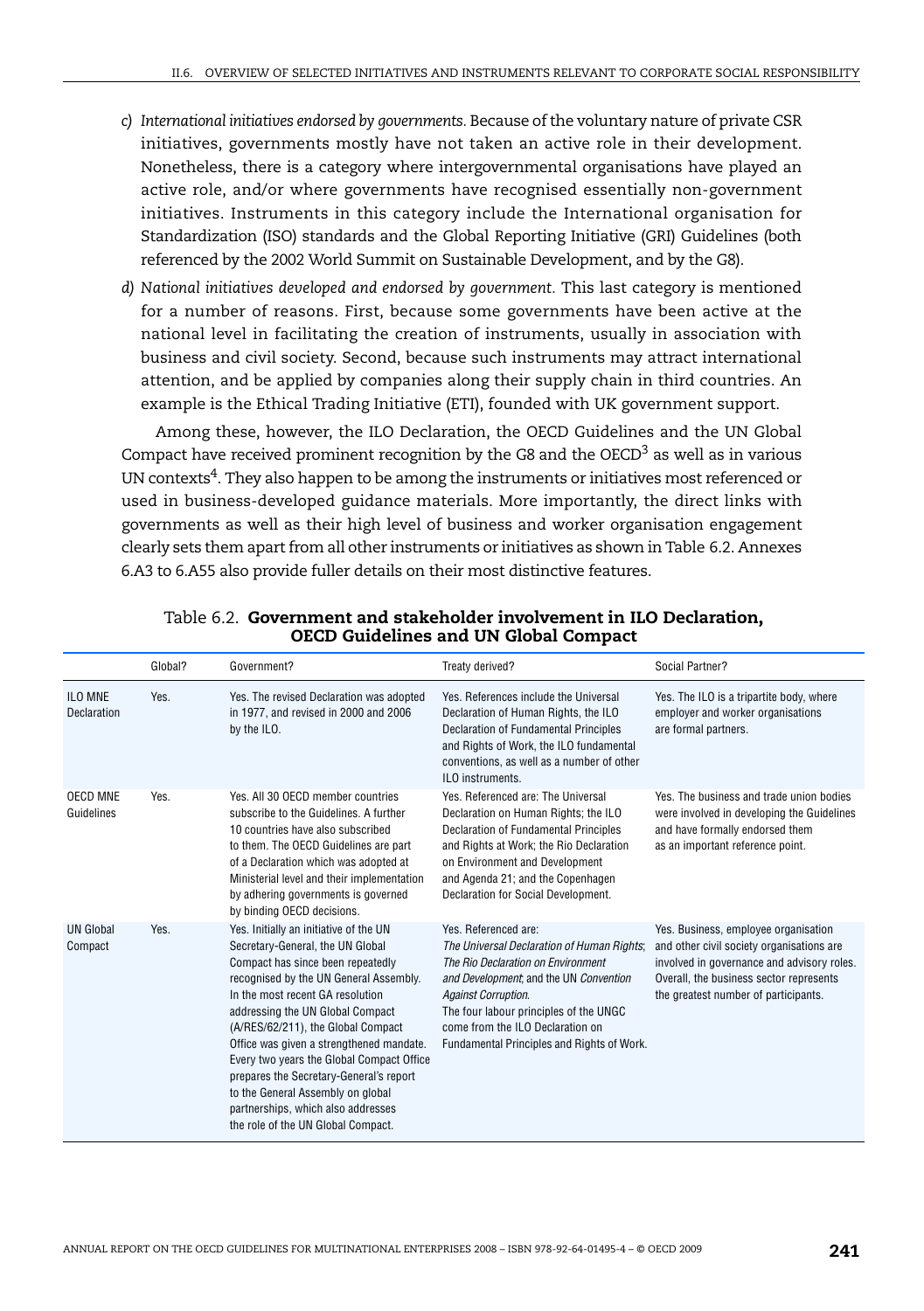### **4. Complementarities and synergies between the ILO Declaration, the OECD Guidelines and the UN Global Compact**

While the ILO MNE Declaration, the OECD Guidelines and the UN Global Compact have different histories, sponsors and approaches, they share a number of common thematic features. As Table 6.3 shows, they all, for example, address key employment issues, and all are designed to help the business sector in particular to balance economic and other factors related to their role in society. Together, they offer a broadly comprehensive coverage of economic, social and environmental issues.

|                                                               | <b>ILO MNE Declaration</b>                                          | <b>OECD MNE Guidelines</b> | <b>UN Global Compact</b> |
|---------------------------------------------------------------|---------------------------------------------------------------------|----------------------------|--------------------------|
| Freedom of association<br>and collective bargaining           | Paras, 49-56<br>Primary reference point<br>is $ILO C.87$ and $C.98$ | Section IV.1.a)<br>4.7,4.8 | Principle 3              |
| Elimination of all forms of forced<br>and compulsory labour   | Paras, 8-9, 34                                                      | Section IV.1.c)            | Principle 4              |
| Abolition of child labour                                     | Para, 36                                                            | Section IV.1.b)            | Principle 5              |
| Non-discrimination in respect<br>of employment and occupation | Paras, 21-23                                                        | Section IV.1.d)            | Principle 6              |
| General development                                           | Paras. 8-12, 19-20                                                  | Section II.1               |                          |
| <b>Employment promotion</b>                                   | Paras. 13-18, 24-28                                                 |                            |                          |
| Training                                                      | Paras, 29-32                                                        | Section II.4:              |                          |
| Wages and benefits                                            | Paras, 33-35                                                        | Section IV.1.a             |                          |
| Hours of Work                                                 | Para, 34                                                            | SectionIV.4.a)             |                          |
| Safety and health                                             | Paras, 37-40                                                        | Section IV.4.b)            |                          |
| Social protection                                             | Paras, 25-28                                                        | Section IV.6               |                          |
| Industrial relations                                          | Paras, 41-59                                                        | Chapter IV                 |                          |

### Table 6.3. **Labour issues addressed by ILO Declaration, OECD Guidelines and UN Global Compact**

While they were developed independently and can be used on a "stand alone" basis, a business organisation might nonetheless wish to take advantage of the complementary and different guidance offered.

On labour issues, the ILO Declaration, the OECD Guidelines and the UNGC offer guidance on the internationally-agreed labour standards applicable in the workplace; and they draw their authoritative basis from ILO conventions and recommendations. The ILO Declaration provides the clearest and most comprehensive summary, covering all areas of labour rights relevant to enterprises. A company participating in the UN Global Compact can use the ILO Declaration and the OECD Guidelines to deepen its appreciation of the issues involved in the four UNGC labour principles. Equally, a company already familiar with the ILO Declaration and the OECD Guidelines might wish to use the UN Global Compact framework to share learning with other organisations, and to communicate its progress publicly.

On issues where the ILO declaration is silent (*e.g.* environment, corruption), a company can broaden/deepen its understandings on these aspects by referring to the OECD MNE Guidelines and the UN Global Compact. Table 6.4 shows the overlapping issues based on the issue coverage of the OECD Guidelines.

By using the ILO Declaration, the OECD Guidelines and the UNGC developed or supported by governments and derived from internationally-agreed principles, a business can be confident that it is meeting widely agreed expectations of good behaviour.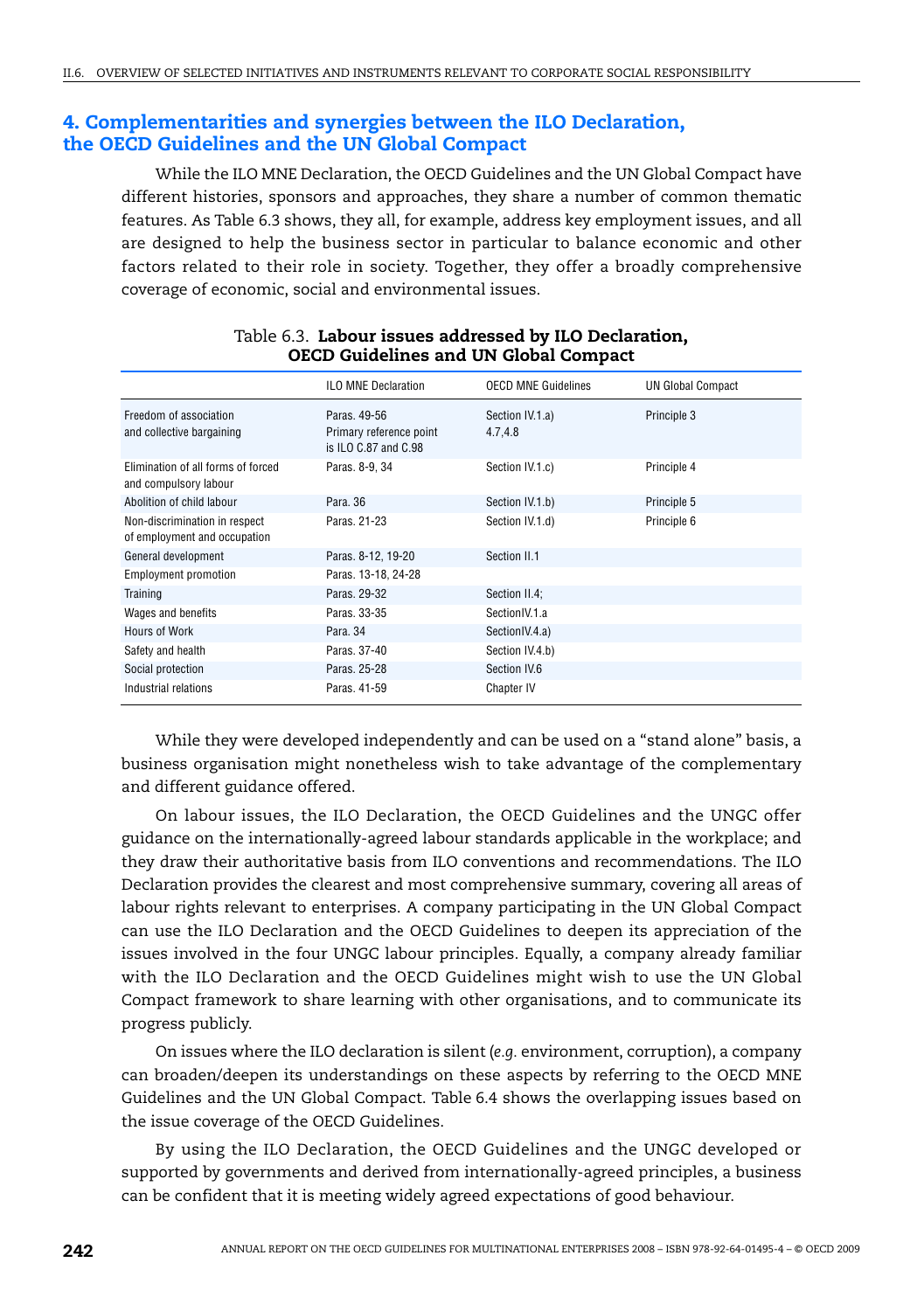|                           | <b>OECD MNE Guidelines</b> | <b>ILO MNE Declaration</b> | <b>UN Global Compact</b>       |
|---------------------------|----------------------------|----------------------------|--------------------------------|
| <b>General Principles</b> | v                          | ✓                          | ✓                              |
| <b>Disclosure</b>         | ✓                          |                            | ✓                              |
| Employment                | v                          | V                          | V                              |
| Human Rights              | $\boldsymbol{\nu}$         | V                          | ✓                              |
| Environment               | v                          |                            | V                              |
| <b>Bribery</b>            | ✓                          |                            | $\checkmark$ (Anti-corruption) |
| <b>Consumer Interests</b> | ✓                          |                            |                                |
| Competition               | ✓                          |                            |                                |
| Taxation                  | ✓                          |                            |                                |

#### Table 6.4. **Coverage of OECD Guidelines issues**

There are very evident synergies, which might be further developed between the closely connected employment chapter of the OECD Guidelines and the principles of the labour standards enshrined in the ILO Declaration and the UN Global Compact. For this reason, efforts have been made in recent years to clarify the synergies between the three, and with other instruments or initiatives. For example materials have been developed explaining the relationship between the OECD Guidelines and the UN Global Compact. The ILO has developed a training package to explain the relationship between the ILO Declaration, the OECD Guidelines and the UN Global Compact. Special arrangements have recently been developed for strengthening operational ties between the OECD Guidelines and the UN GC (see Box Box 6.2). A list of these guidance documents is provided in the "Reference User Toolkit on Instruments or Initiatives Relevant to CSR" in Annex 6.A7.

#### Box 6.2. **Strengthening operational ties between the OECD Guidelines and UN Global Compact**

A number of OECD NCPs report increased co ordination within governments between the activities relating to the MNE Guidelines and other instruments relevant to CSR such as the UN Global Compact. Two examples can be seen from the 2006 NCP Annual Report.

- The German NCP was contacted by the German network of the UN Global Compact and asked to provide mediation for possible cases of non observance of the UN Global Compact principles. The German NCP welcomed this request and suggested a two step procedure. First, the UN Global Compact should try to resolve possible problems within its own framework. Failing resolution, the issue could be presented to the German NCP as a "specific instance". Mediation would then be handled under the OECD Guidelines and the standards of the "OECD Procedural Guidance". The stakeholders of the UN Global Compact Germany have approved and formalised this possibility of cooperation.
- Sweden also reports that the Swedish NCP and the Swedish Global Partnership have a very close relationship with the UN Global Compact and its local networks. The Partnership also has close contacts with the Nordic Global Compact Network and the Swedish NCP Chair participates in Annual Compact Network meetings.

The ILO has developed a training package to explain the relationship between the ILO Declaration, the OECD Guidelines and the UN Global Compact.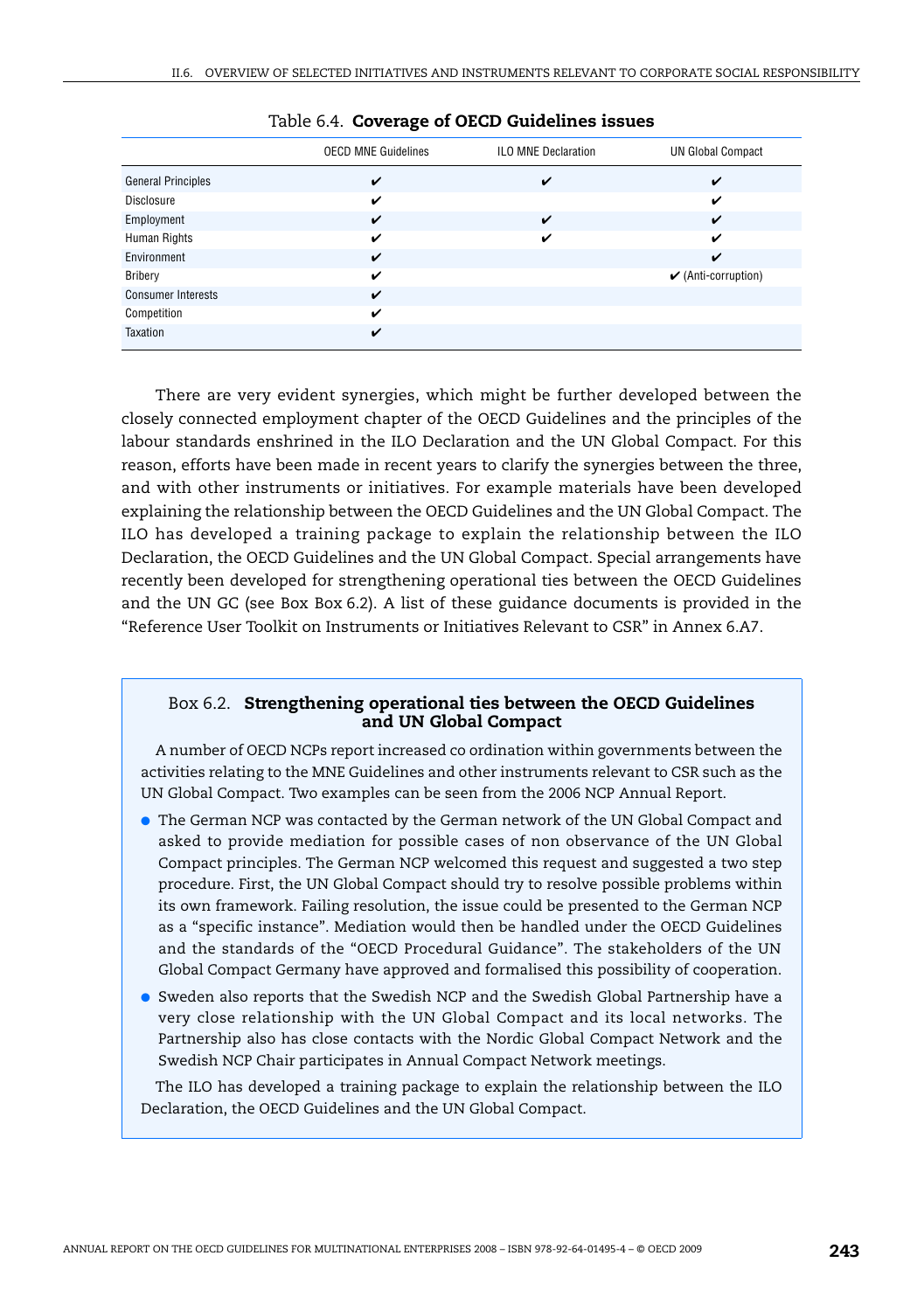#### **5. Conclusions**

Annex 6.A6 provides a consolidated overview of selected initiatives and instruments presented by issues covered.

At the end of the day, it is one of the main responsibilities of government to ensure that markets work for people and business can flourish within a clear rules-based framework. In this context, government recognises that there is a place for both regulatory and voluntary instruments, working in a complementary and effective manner. This context explains why government has taken a direct interest in some voluntary corporate responsibility instruments.

As governments have noted, the role of the business sector has become vital in the process of globalisation and efforts to promote sustainable development. Decisions by business have a direct impact on all levels of society: economic, social and environmental. Expectations of the business sector to contribute at all levels will continue to grow.

For business, this poses a number of challenges. These include how to:

- understand and use the evolving landscape of instruments and initiatives relevant to CSR for developing internal programs and management systems that underpin their commitment to good corporate citizenship and good business and employee conduct;
- help contribute to the CSR landscape's further development and improvement, and ensure that CSR instruments are available for organisations of all sizes, operating in all regions and languages;
- help monitor implementation of corporate responsibility standards and norms, and measure their contribution to global public goods and compliance with national laws; and
- maximise the operational benefits (and minimise the transaction costs) involved for itself and society in general in using CSR instruments.

A central consideration for business organisations must be how well private CSR initiatives reflect and reinforce government agreements on labour, social and environmental standards. This nexus with agreed international norms is essential to guarantee that the instrument has solid foundations, and provides a basis for "level playing field" operations across supply chains and investment relations worldwide.

So how should business organisations approach the wide menu of CSR-relevant instruments or initiatives in practical terms? Beyond compliance with local laws, how can an Indian multinational company operating in Europe best understand what is expected of it? What standards are relevant to a US corporation operating in China? What standards should small and medium sised enterprises – anywhere in the world – need to know in order to compete successfully in global supply chains?

While it is up to each company to choose what approach to CSR is appropriate for it, there are many helpful privately-developed CSR initiatives, a number of them with a focus on a specific sector. Some of these, such as ISO standards and the GRI Guidelines have been recognised by governments and offer a practical means to follow up on the ILO Declaration, the OECD Guidelines and the UNGC. Sectoral instruments or initiatives with a governmental aspect (such as the EITI and Voluntary Principles) command a high level of credibility. Businesses operating in a sector where such instruments or initiatives exist may wish to build on these by using sector or issue specific instruments to enhance their CSR approach. Instruments such as the Principles for Responsible Investment often add valuable detail.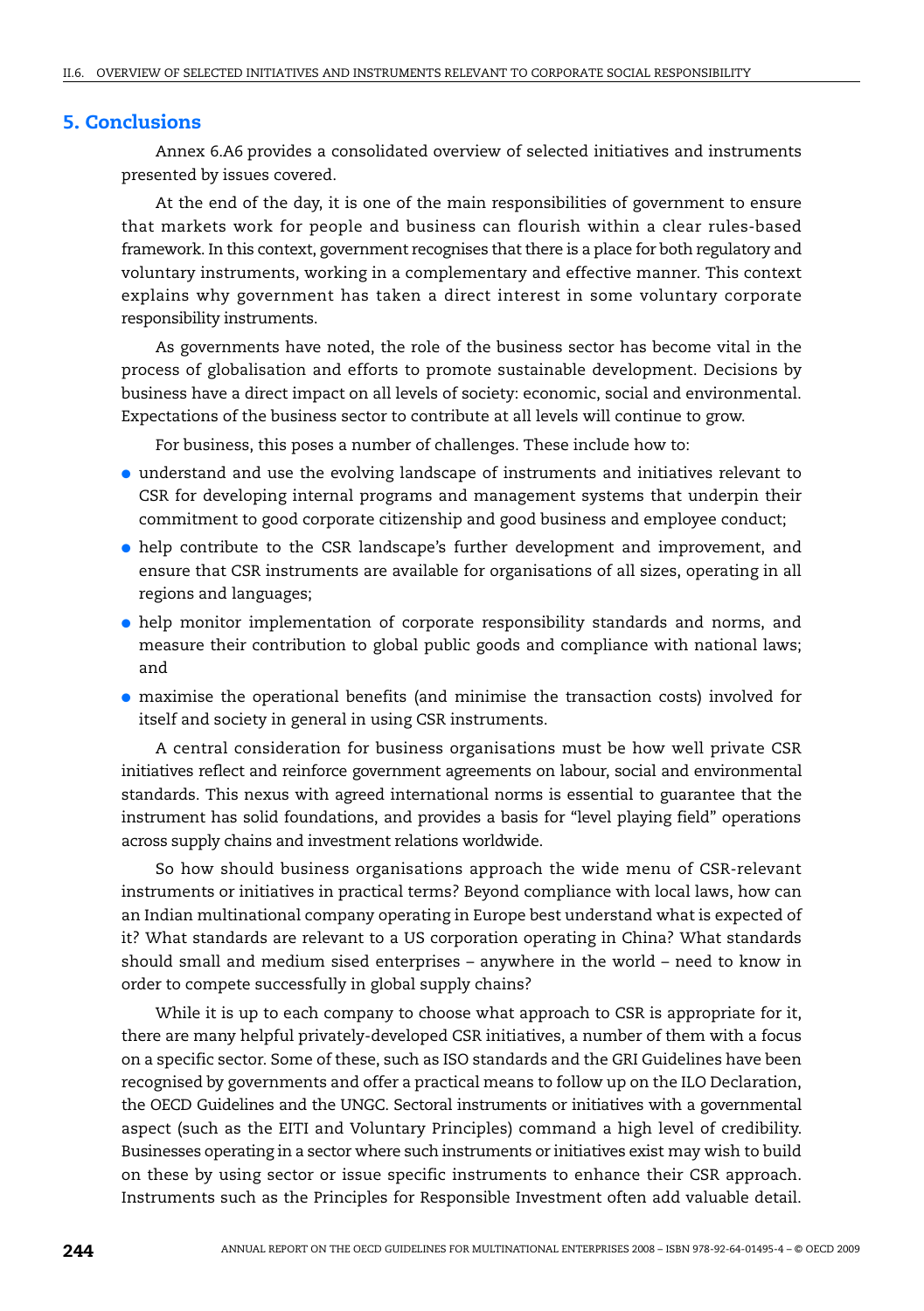However, caution should be exercised to ensure that these sector or issue instruments or initiatives do not ignore or confuse governmentally-agreed principles, which remain authoritative. Business and other organisations involved in developing voluntary initiatives to promote responsible business practices should seek to promote consistency of such initiatives with agreed international norms.

In developing their own CSR approaches, businesses are guided by standards and principles derived from ILO, UN and OECD conventions and other acts which have been adopted at the multilateral level through an inter-governmental process in consultation with business, labour and other stakeholders. These standards and principles are presented in the ILO Tripartite Declaration of Principles concerning Multinational Enterprises and Social Policy and the OECD Guidelines on Multinational Enterprises, and are stated in the United Nations Global Compact.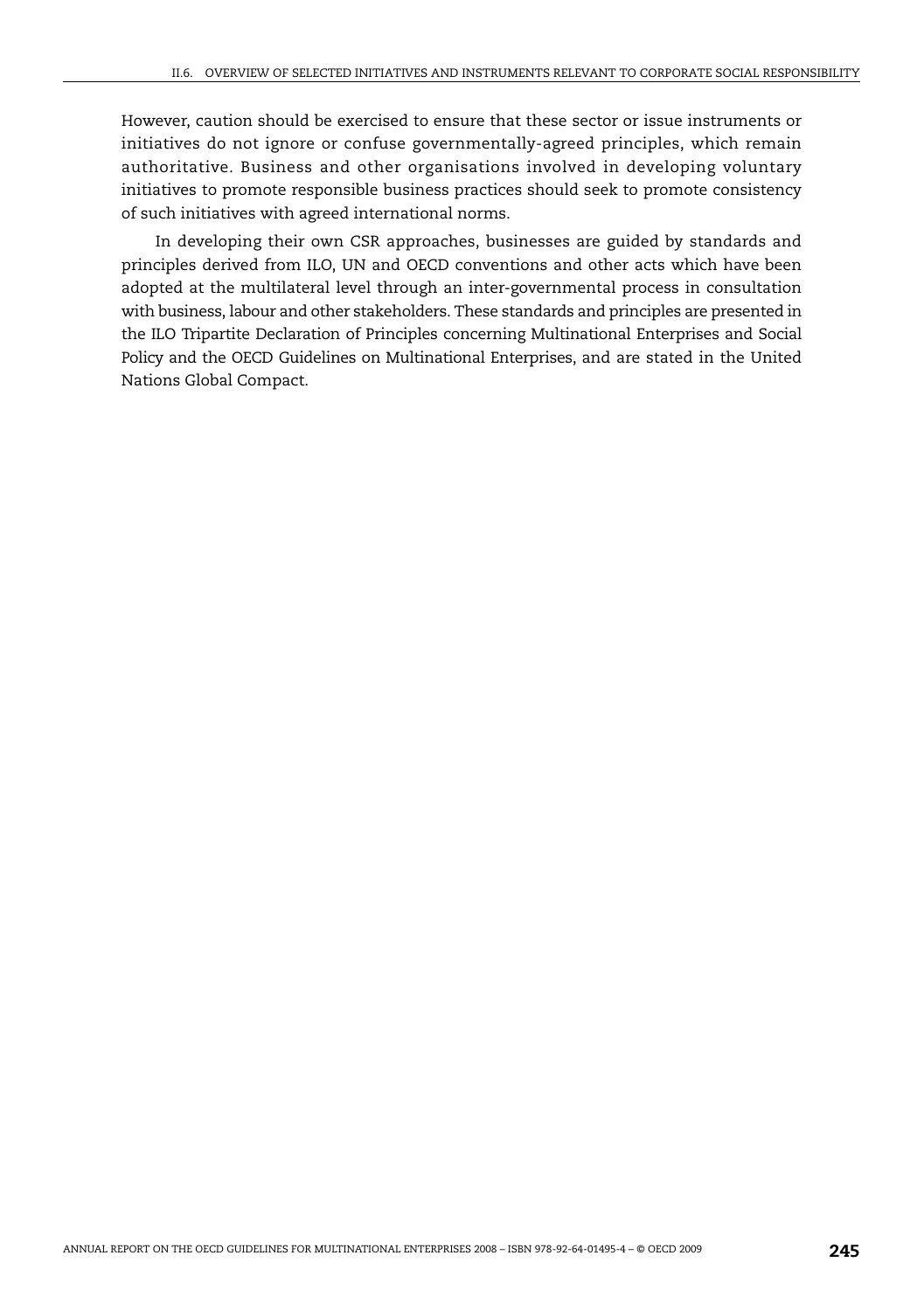# *Examples of Private CSR Initiatives*

This Annex provides selected illustrative examples representing different broadlydefined categories of voluntary initiatives. As the categories are not mutually exclusive, some initiatives (marked with an asterisk\*) appear under multiple categories.

| Category                                                            | Illustrative examples*                                                                                                                                                                                                                                                                                                                                                                                                                                                                                                                                                                                                                                                                                                                                                                                                                                                                                                                                                                                                                                                                 |
|---------------------------------------------------------------------|----------------------------------------------------------------------------------------------------------------------------------------------------------------------------------------------------------------------------------------------------------------------------------------------------------------------------------------------------------------------------------------------------------------------------------------------------------------------------------------------------------------------------------------------------------------------------------------------------------------------------------------------------------------------------------------------------------------------------------------------------------------------------------------------------------------------------------------------------------------------------------------------------------------------------------------------------------------------------------------------------------------------------------------------------------------------------------------|
| <b>Corporate Codes of Conduct</b><br>Multi-stakeholder Initiatives* | Currently, most multinational enterprises and domestic companies have adopted codes of conduct.<br>• Global Reporting Initiative (GRI)*<br>• Ethical Trading Initiative (ETI)*<br>• Eco-Management and Audit Scheme<br>• Collaborative Group on Artisanal and Small-Scale Mining (CASM) – best practices guidance*<br>• Fair Labour Association*<br>• Social Accountability International*<br>• Worldwide Responsible Accredited Production*<br>• ISO 26000 Social Responsibility Standard (under development)<br>• Greenhouse Gas (GHG) Product Certification Standard*<br>• ISEAL Code of Good Practice for Setting Social and Environmental Standards*                                                                                                                                                                                                                                                                                                                                                                                                                              |
| <b>Certification and Labelling</b><br>(including reporting)         | • Social Accountability 8000-Social Accountability International*<br>• Eco-Management and Audit Scheme<br>• International Social and Environmental Accreditation and Labelling Alliance*<br>• Kimberley Process Certification Scheme*<br>• ISO 14000 series of environmental management standards<br>• Greenhouse Gas (GHG) Product Certification Standard*<br>• AccountAbility AA1000 Assurance Standard<br>• Global Reporting Initiative Sustainability Reporting Guidelines*<br>• Clean Clothes Campaign*<br>• Marine Stewardship Council*<br>• Forest Stewardship Council*<br>• Worldwide Responsible Accredited Production*                                                                                                                                                                                                                                                                                                                                                                                                                                                       |
| <b>Model Codes</b>                                                  | • Ethical Trading Initiative*<br>• Common Code for the Coffee Community*<br>• Fair Labor Association Workplace Code of Conduct*<br>• Global e-Sustainability Initiative (GeSI)<br>• Confederation of European Paper Industries Code of Conduct*<br>• ISEAL Code of Good Practice for Setting Social and Environmental Standards*<br>• ITUC Basic Code of Labour Practice<br>• Amnesty International Human Rights Principles for Companies<br>• International Chamber of Commerce (ICC) Business Charter for Sustainable Development<br>• Global Sullivan Principles<br>• Transparency International Business Principles for Countering Bribery<br>• Caux Round Table Principles for Business<br>• ICC Rules of Conduct to Compact Extortion and Bribery<br>• ICC Guidance on Supply Chain Responsibility<br>• Clean Clothes Campaign*<br>• Fair Labour Association-Workplace Code of Conduct*<br>• Greenhouse Gas (GHG) Product Certification Standard*<br>• International Social and Environmental Accreditation and Labelling Alliance*<br>• Kimberley Process Certification Scheme* |

• Business Leaders Initiative for Human Rights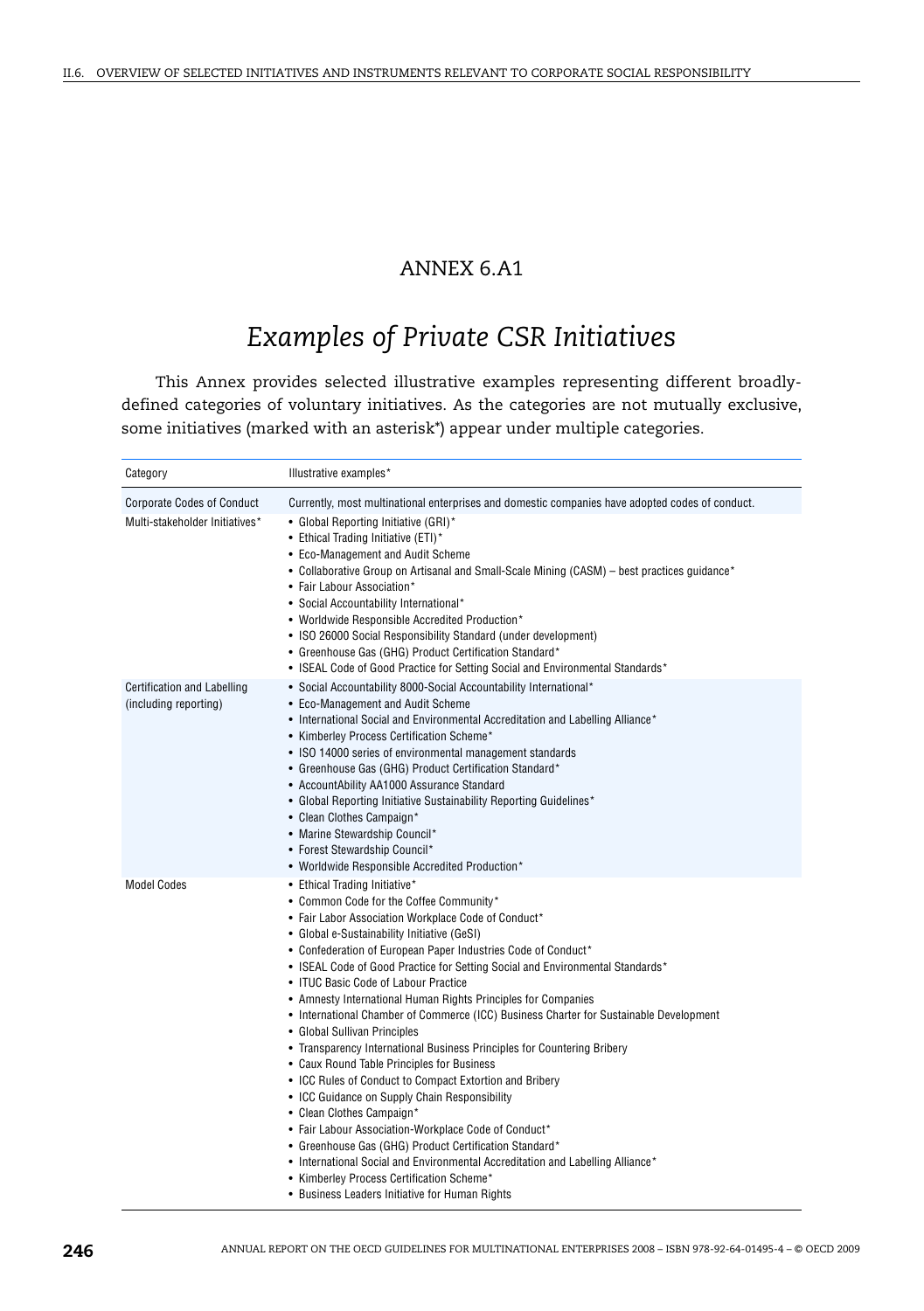| Category                                     | Illustrative examples*                                                                                                                                                                                                                                                                                                                                                                                                                                                                                                                                                                                                                                                                                                                                                                                                                                                                                                                                                                                                                                                                                                                                                                     |
|----------------------------------------------|--------------------------------------------------------------------------------------------------------------------------------------------------------------------------------------------------------------------------------------------------------------------------------------------------------------------------------------------------------------------------------------------------------------------------------------------------------------------------------------------------------------------------------------------------------------------------------------------------------------------------------------------------------------------------------------------------------------------------------------------------------------------------------------------------------------------------------------------------------------------------------------------------------------------------------------------------------------------------------------------------------------------------------------------------------------------------------------------------------------------------------------------------------------------------------------------|
| Sectoral Initiatives <sup>+</sup>            | • GRI sector supplements (e.g. Automotive, Electric Utilities, Financial Services, Mining and Metals, Public<br>• Agency, Telecommunications) <sup>+</sup><br>• Common Code for the Coffee Community**<br>• Electronic Industry Code of Conduct (EICC)<br>• Confederation of European Paper Industries (CEPI) Code of Conduct*<br>• Kimberley Process Certification Scheme* (diamond trade)<br>• Collaborative Group on Artisanal and Small-Scale Mining (CASM) – best practices quidance*<br>• ICC International Codes of Marketing and Advertising Practice<br>• Responsible Care (chemical industry)<br>• International Mining and Metals Council (ICMM) Principles for Sustainable Development Performance<br>• Petroleum Industry (IPIECA) Guidelines for Reporting Greenhouse gas Emissions<br>• International Council of Toy Industries (ICTI) CARE Initiative<br>• International Federation of Organic Agriculture Movements IFOSM) Principles and Norms<br>• Forest Stewardship Council (FSC) Principles and Criteria**<br>• Workers Rights Consortium*<br>• Marine Stewardship Council (MSC) Environmental Standard*<br>• Better Cotton Initiative*<br>• Clean Clothes Campaign* |
| <b>International Framework</b><br>Agreements | As of end of 2007, there were 62 International Framework Agreements. These agreements have been<br>negotiated between global trade union federations and major multinational enterprises. They span a wide<br>variety of sectors, from agriculture and tourism to extractives and clothing                                                                                                                                                                                                                                                                                                                                                                                                                                                                                                                                                                                                                                                                                                                                                                                                                                                                                                 |
| Socially Responsible<br>Investment/Finance   | • Collaborative Group on Artisanal and Small-Scale Mining (CASM) - best practices guidance*<br>• Equator Principles (investment in project finance)*<br>• UN Principles for Responsible Investment<br>• CERES Principles                                                                                                                                                                                                                                                                                                                                                                                                                                                                                                                                                                                                                                                                                                                                                                                                                                                                                                                                                                   |

 $+$  Certain sectoral initiatives (marked with a plus<sup>+</sup>) have been developed in a multi-stakeholder manner. *Source:* Material provided by ILO Secretariat.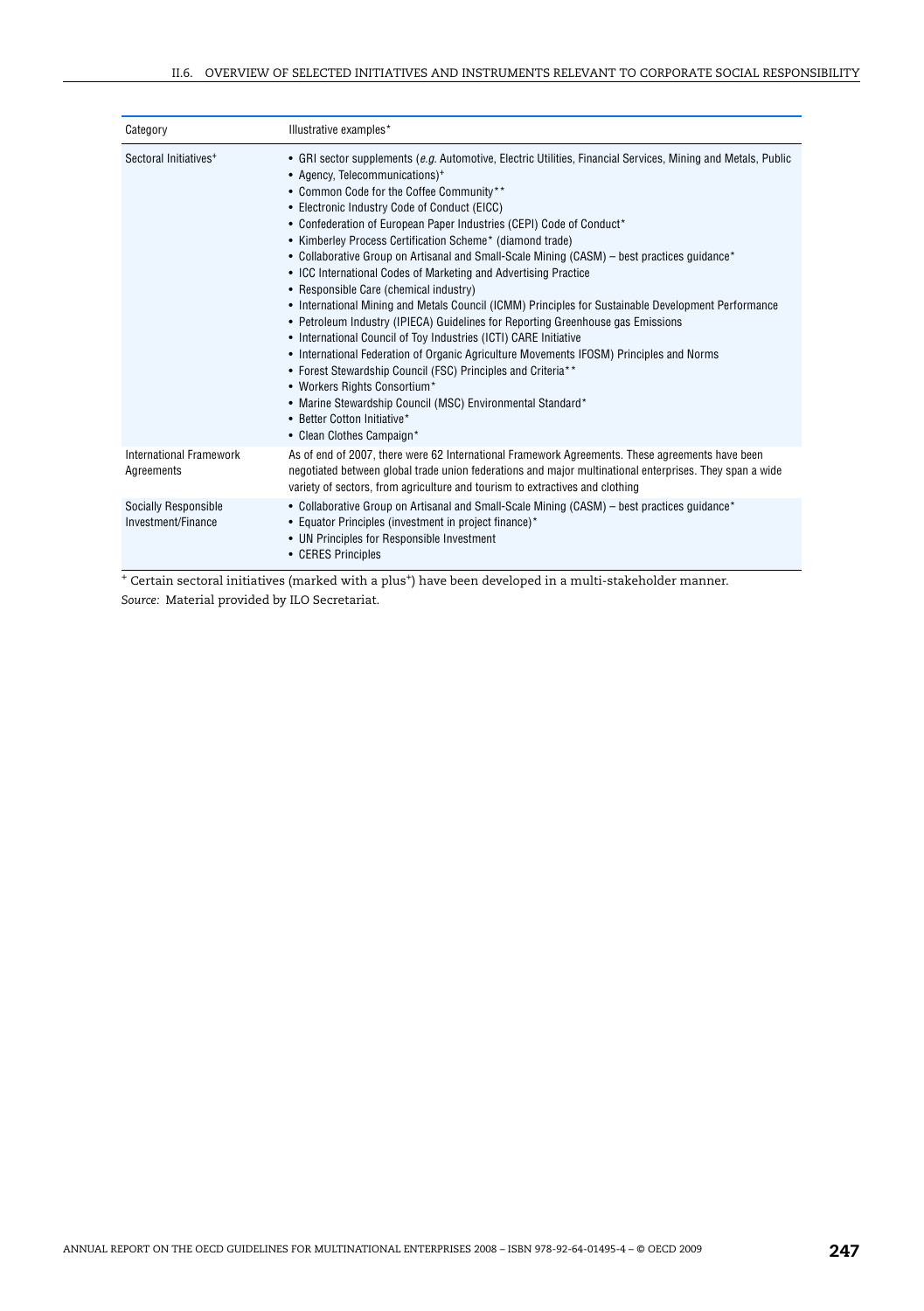# *International Normative Framework*

The *Universal Declaration of Human Rights* states that "every individual and organ of society" has the responsibility to strive "to promote respect for these rights and freedoms" and "by progressive measures, national and international, to secure their universal and effective recognition and observance". As important "organs" of society, businesses have a responsibility to promote worldwide respect for human rights.

The *ILO Conventions* establish norms covering all aspects of working conditions and industrial relations. Some of the most important cover core labour standards (*i.e.* basic human rights in the workplace). These include the right to freedom of association, the right to organise and to collective bargaining, and freedom from forced labour. ILO conventions are binding on all countries that have ratified them.

The *ILO Tripartite Declaration of Principles Concerning Multinational Enterprises and Social Policy* is a global instrument designed to provide guidance to government, employer and worker organisations in areas of employment, training, conditions of work and industrial relations. All core labour standards are covered. Although it is a non-binding instrument, its implementation is nevertheless the object of regular reviews.

The *ILO Declaration on Fundamental Principles and Rights at Work* is based on the core labour standards outline in the ILO Conventions. The Declaration is not binding but applies to all ILO member states. As part of a strategy to help countries to have well-functioning labour markets, it provides for a mechanism for annual review of the efforts made by member states that have not yet ratified the core labour standards. The Declaration also reinforces the application of core labour standards in private voluntary instruments.

The *1992 Rio Declaration* sets out 27 principles defining the rights and responsibilities of states in relation to human development and well-being. The Agenda 21 agreement provides guidance for governments, business and individuals on how to contribute to efforts to make development socially, economically and environmentally sustainable. Its Chapter 30 recognises the value of promoting "responsible entrepreneurship".

The *Millennium Development Goals* identify a series of government-agreed targets and timetables in relation to issues such as poverty reduction, improvement of child health care and education, and the promotion of gender equality.

The *Johannesburg Declaration on Sustainable Development (2002)* states that the private sector has "a duty to contribute to the evolution of equitable and sustainable communities and societies", and that "there is a need for private sector corporations to enforce corporate accountability". Its Plan of Implementation notes the need to "enhance corporate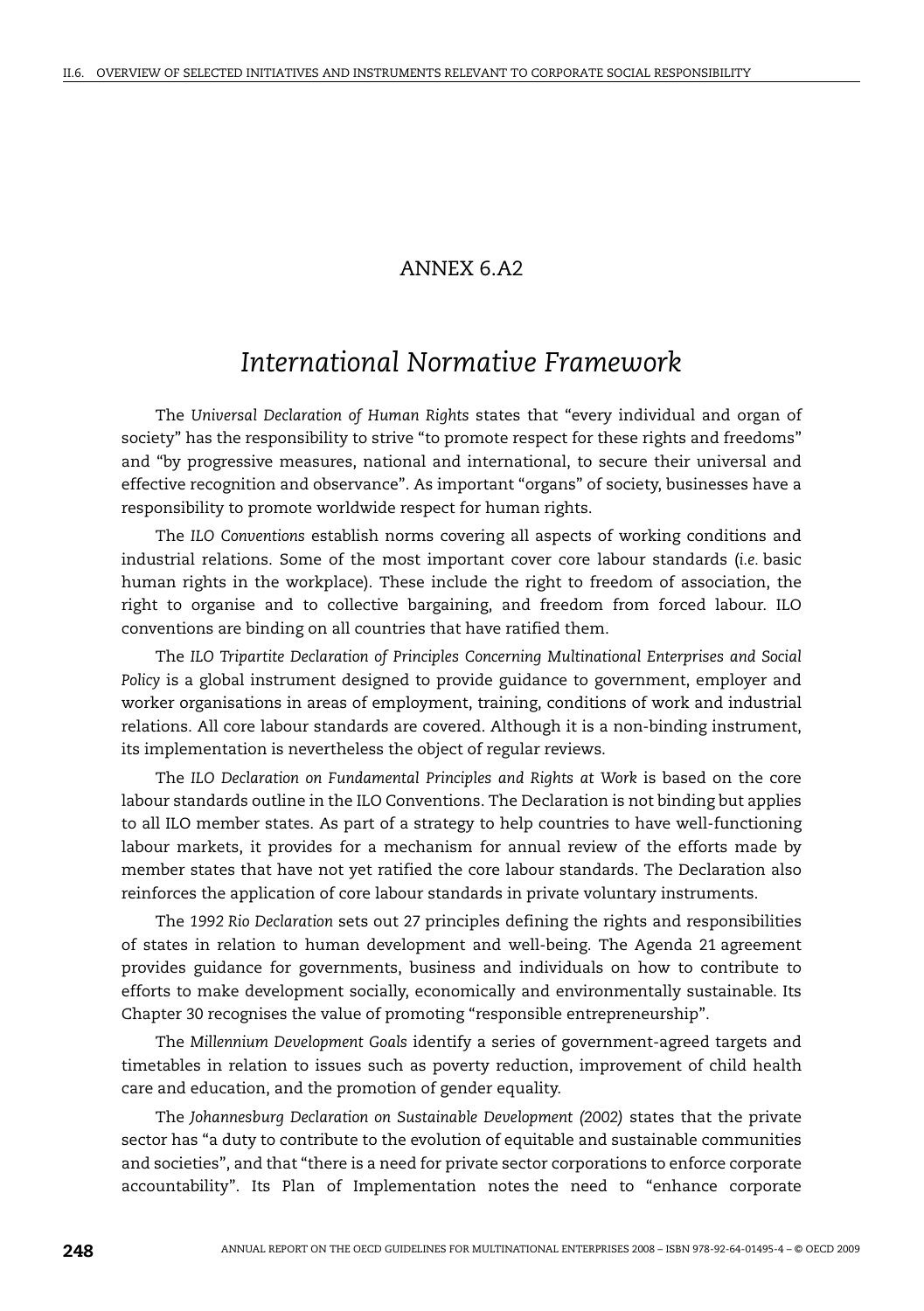environmental and social responsibility and accountability". The UN Framework Convention on Climate Change and Convention on Biodiversity were also signed by a majority of governments.

The *2005 World Summit Outcome* reiterated the importance of full respect for existing labour, human rights and environmental commitments and encouraged "responsible business practices, such as those promoted by the Global Compact".

Under the *2003 UN Convention Against Corruption*, ratifying countries undertook to: criminalise an array of corrupt practices; develop national institutions to prevent corrupt practices and to prosecute offenders; co-operate with other governments to recover stolen assets; and help each other to fight corruption.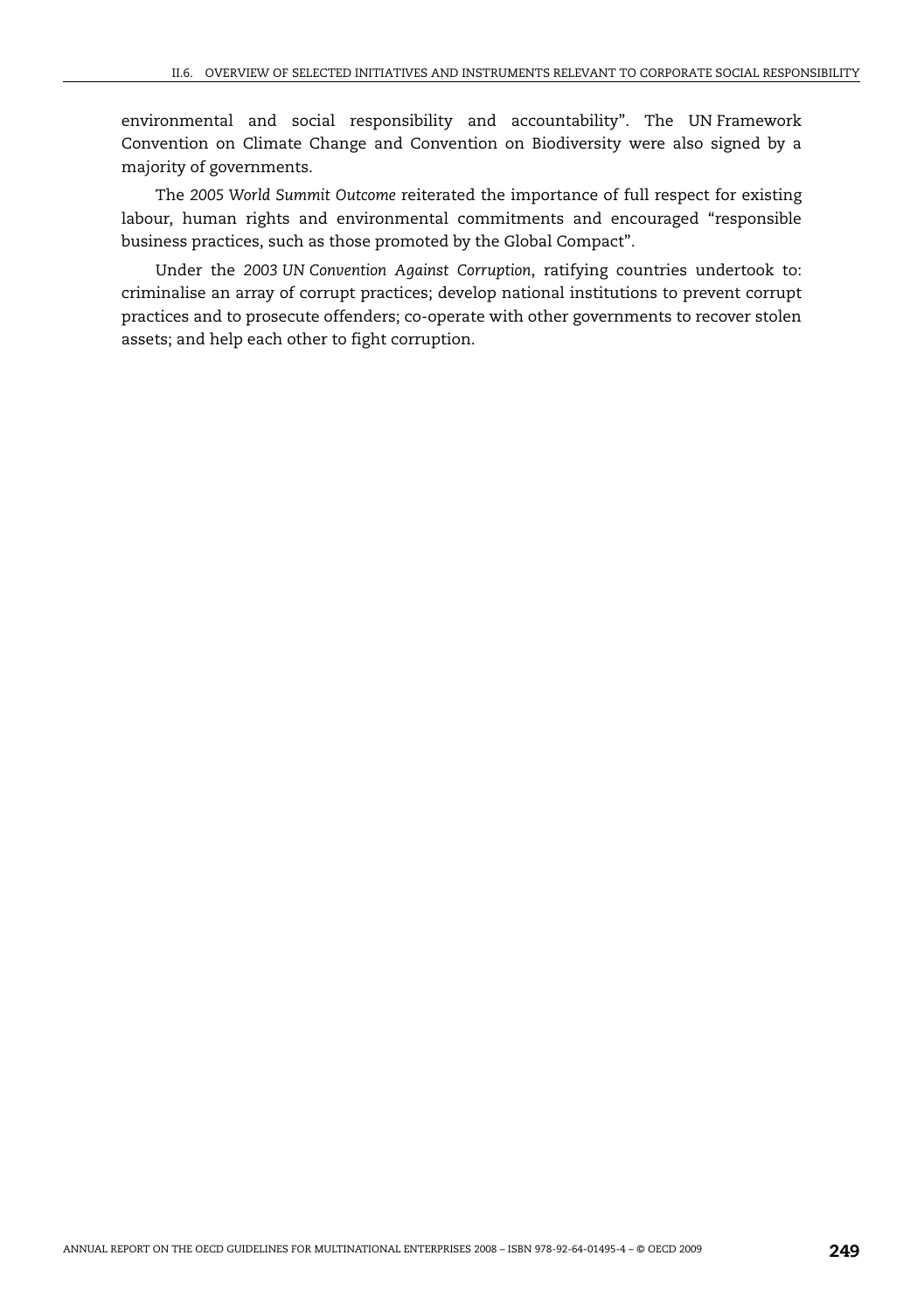# *ILO Tripartite Declaration of Principles Concerning Multinational Enterprises and Social Policy*

*Sponsor/s*: The 181 member states of the ILO, and their workers' and employers' organisations. Founded in 1919, the ILO became the first specialised agency of the UN in 1946. It is the only "tripartite" United Nations agency, bringing together representatives of governments, employers and workers to shape policies and programmes jointly.

*Mission*: The purpose of the Declaration is to encourage the positive contribution which MNEs can make to economic and social progress, and to minimise and resolve difficulties arising from their operations. The Declaration was one of earliest international instruments covering the social dimension of business. Negotiated between governments, workers' and employers' organisations in 1977, it represents the first international tripartite consensus on desirable behaviour of enterprises with regard to labour and social policy areas.

*Scope*: The Declaration sets out principles in the field of general policies, employment, training, conditions of work and life and industrial relations. All government, employer and worker organisations are recommended to observe the principles on a voluntary basis.

The main areas covered by the Declaration are:

- General policies (obey national laws and respect international standards).
- Employment (employment promotion; equality of opportunity and treatment; security of employment).
- Training (policy development for vocational training, skills formation).
- Conditions of Work and Life (wages, benefits, conditions of work; minimum age; safety and health).
- Industrial Relations (freedom of association and right to organise; collective bargaining; consultation; grievances; settlement of disputes).

The Declaration was revised in 2000 to include the Fundamental Principles and Rights at Work. It was further revised in 2006 to update references to other ILO instruments. During this update, the list of ILO Conventions that member States are invited to ratify was extended to all the fundamental ILO Conventions. Moreover, a specific recommendation was added to encourage enterprises, both multinational and national, to take immediate and effective measures within their own competence to secure the prohibition and elimination of the worst forms of child labour, as a matter of urgency.

References to the following ILO instruments were also added: the Global Employment Agenda; Recommendation (No. 169) concerning Employment Policy and Recommendation (No. 189) concerning General Conditions to Stimulate Job Creation in Small and Medium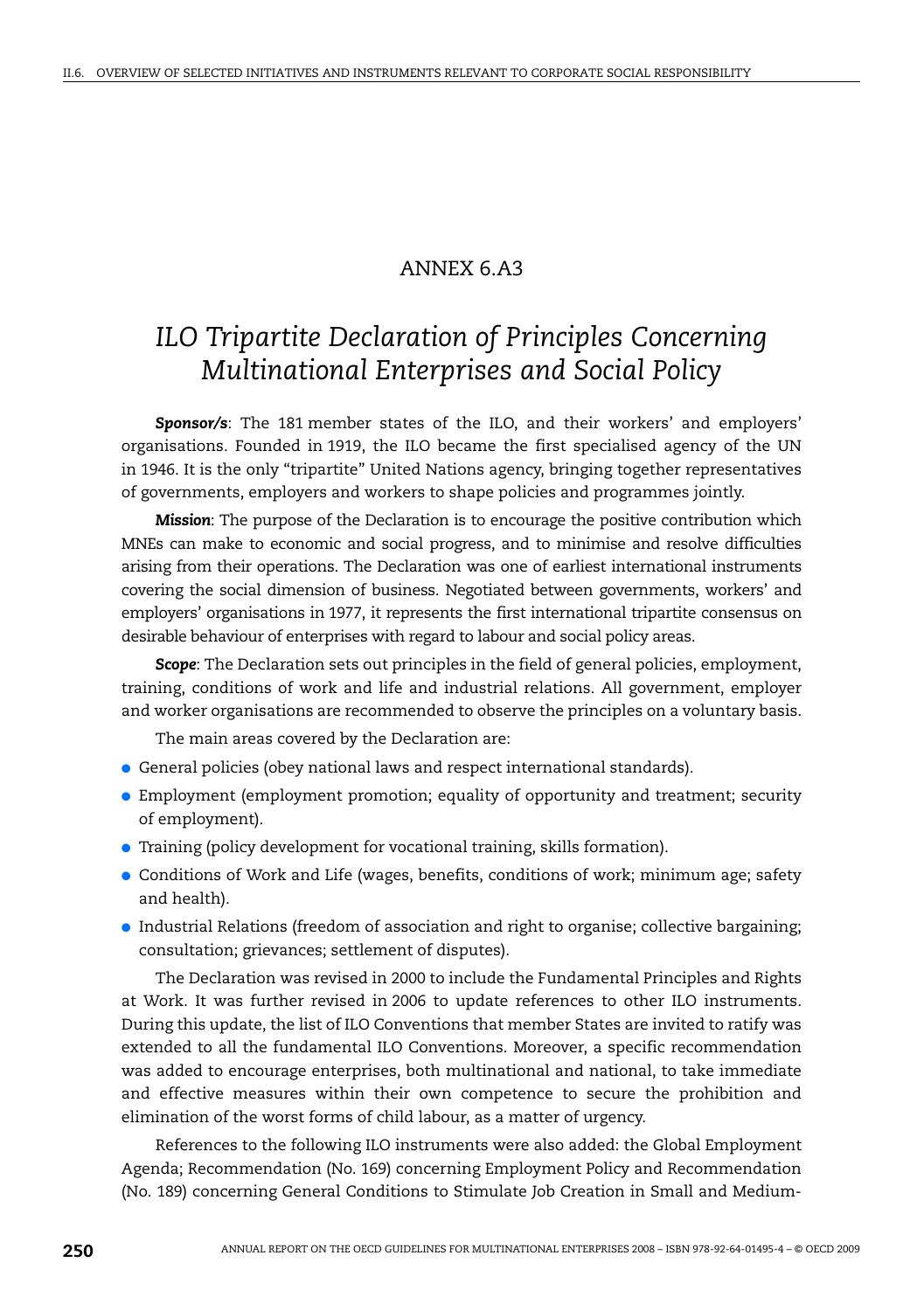Sised Enterprises; and ILO codes of practice on HIV/AIDS and the world of work (2001) and on Managing disability in the workplace (2002).

*Audience*: While multinational enterprises are a key audience, the Declaration's principles regarding the social aspects of MNEs are also for use by small and medium enterprises, as well as by governments, employers and workers organisations. All the parties are encouraged to contribute to the realisation of the ILO Declaration on Fundamental Principles and Rights at Work. In addition, governments are urged to ratify, along with the conventions already referenced, the minimum age and child labour conventions. The ILO undertakes periodic surveys on the implementation of the MNE Declaration. It does not have a membership structure, so it does not require that user organisations report their use of the Declaration.

*Governance*: The ILO established a subcommittee of the Committee on Legal Issues and International Labour Standards of the ILO Governing Body to oversee the Declaration, and to discuss ILO policy concerning CSR issues. The ILO focuses on improved information collection, analysis and dissemination, and coherent action, drawing on its tripartite strength and bringing together contributions from all parts of the organisation. It also conducts surveys on use of the Declaration. The MNE Declaration includes procedures for the examination of disputes concerning its application. The ILO also has a standing tripartite committee on Freedom of Association, which deals with complaints concerning freedom of association and collective bargaining.

The MNE Declaration is unique in providing clear guidance of how companies and governments can work together, to help advance national and local economic and social development goals – advocating public-private partnerships long before the term existed. The MNE Declaration also encourages dialogue between home and host countries for foreign direct investment, linking CSR initiatives to a broader dialogue concerning trade and investment. By situating CSR in the broader context of government policies which critically impact enterprise decisions, the MNE Declaration emphasises that CSR is an important complement to government regulation, but never a substitute.

*Relations with other instruments*: The MNE Declaration references other authoritative international instruments, such as the Universal Declaration of Human Rights. As a result of the thematic and sectoral complementarity of the ILO Declaration and the OECD Guidelines, there is a good collaborative relationship between the two organisations. In June 2008 they will jointly host a Conference on CSR, aimed at promoting responsible business conduct in the globalising economy. The MNE Declaration also references instruments such as the Millennium Development Goals and the UN Global Compact.

ILO is establishing a helpdesk for companies, industry initiatives and employers, workers and governments to promote full and accurate inclusion of the principles of the MNE Declaration.

Summary:

- a voluntary global framework for responsible business conduct;
- developed and endorsed by government, business and workers organisations;
- based on agreed ILO conventions and recommendations;
- applies universally, regardless of ratification;
- key reference point for other initiatives in the area of labour;
- involves regular monitoring and review.

For more information: *[www.oecd.org/daf/investment/guidelines](http://www.oecd.org/daf/investment/guidelines)*.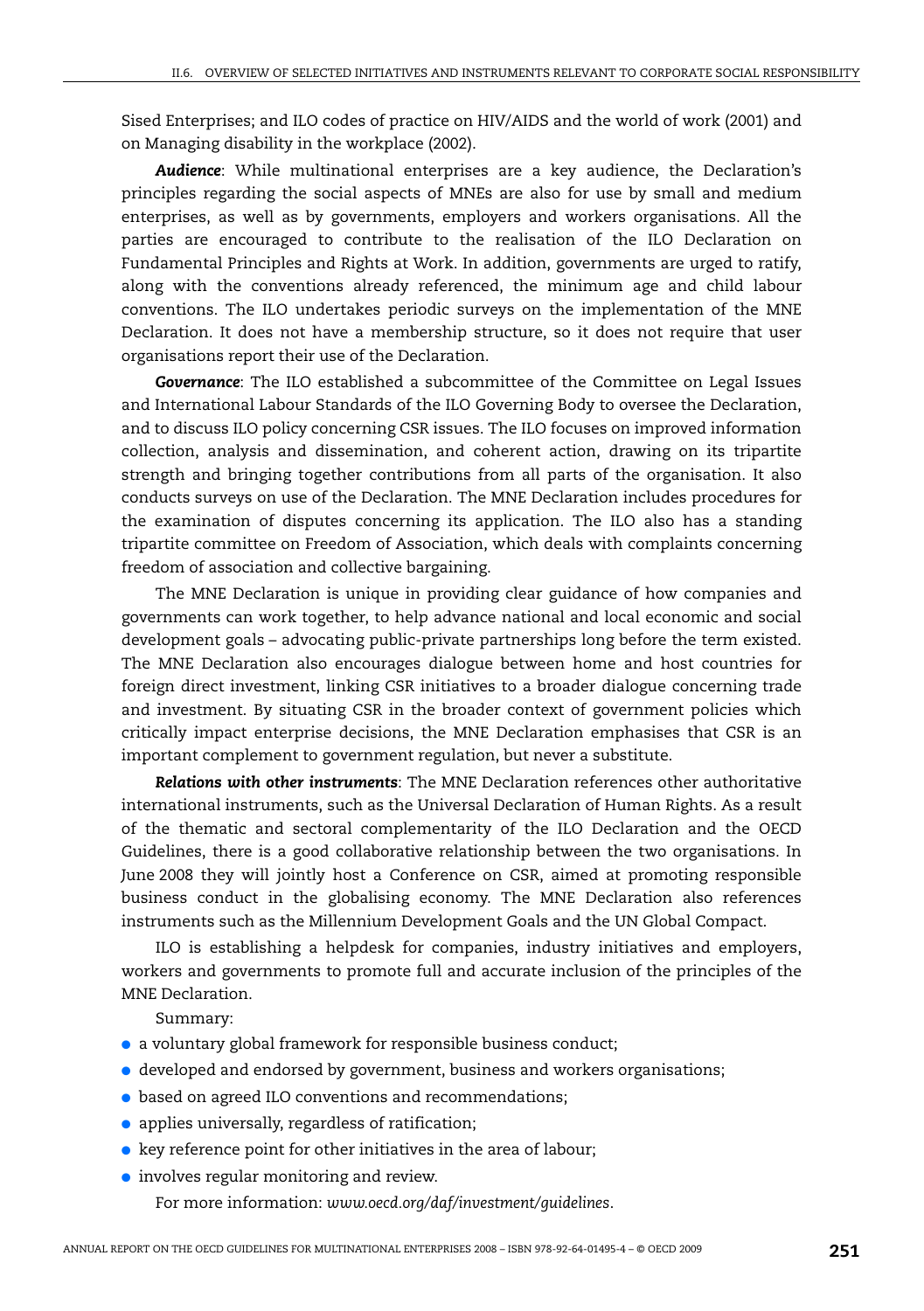# *OECD Guidelines for Multinational Enterprises*

*Sponsor/s*: The OECD MNE Guidelines are subscribed to by all thirty members of the organisation for Economic Co-operation and Development (OECD). A further ten nonmember countries (Argentina, Brazil, Chile, Egypt, Estonia, Israel, Latvia, Lithuania, Romania, and Slovenia) have also adhered to the Guidelines. Four additional applications for adherence are currently under consideration by the OECD. The Business and Industry Advisory Committee (BIAC) and the Trade Union Advisory Committee (TUAC) were involved in their development and endorse the Guidelines. OECD Watch, a coalition of more than 65 civil society organisations, also supports the Guidelines. The Guidelines have been referenced by the UN Security Council and other interested non-OECD bodies.

*Mission*: The purpose of the OECD MNE Guidelines is to offer a balanced, multilaterally-endorsed, and comprehensive code that expresses the shared values of adhering governments. They are "recommendations jointly addressed by governments to multinational enterprises" that provide "principles and standards of good practice consistent with applicable laws". By providing a clear set of expectations, the Guidelines seek to encourage the positive contributions multinational companies can make to economic, environmental and social progress.

*Scope*: The Guidelines comprise a set of voluntary recommendations in all the major areas of corporate citizenship, including employment and industrial relations, human rights, environment, information disclosure, combating bribery, consumer interests, science and technology, competition, and taxation. They form part of a broader OECD investment instrument, the Declaration on International Investment and Multinational Enterprises, which is designed to promote direct investment and international economic development and growth.

Implementation of the Guidelines involves a unique combination of binding and voluntary elements. Adhering governments commit to promote them among multinational enterprises operating in or from their territories. The instrument's distinctive implementation mechanisms include the operations of National Contact Points (NCP), which are government offices charged with advancing the Guidelines and handling enquiries in the national context. NCPs also support a unique mediation and conciliation procedure – called "specific instances" – involving claims that the Guidelines have not been respected. Since 2000, some 160 such specific instances have been considered by the NCPs. This process may be engaged whether or not a company has recognised the Guidelines.

*Audience*: While the Guidelines are primarily addressed to MNEs, they are not aimed at introducing differences of treatment between multinational and domestic enterprises.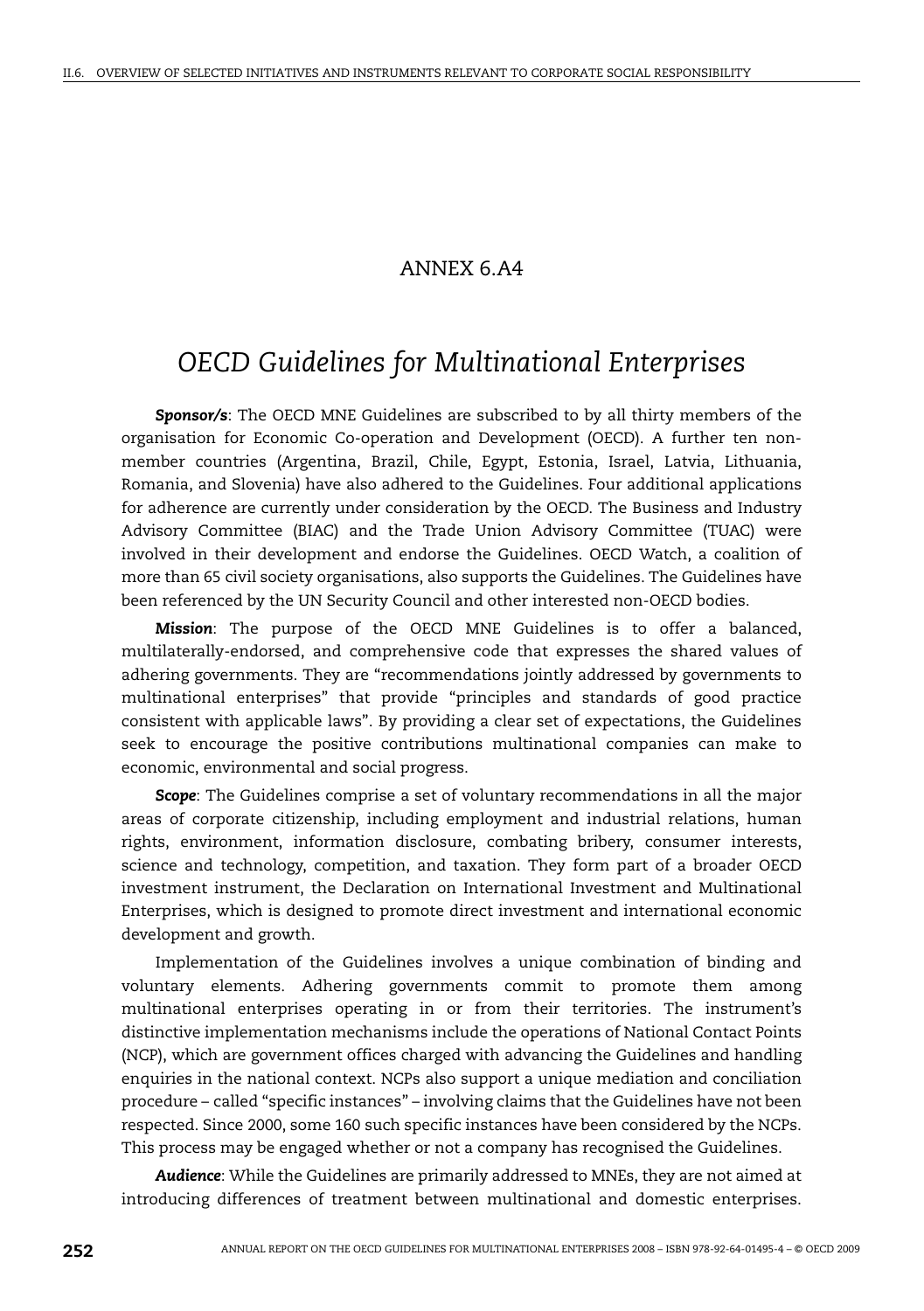Accordingly, multinational and domestic enterprises are subject to the same expectations in respect of their conduct wherever the Guidelines are relevant to both. Likewise, while SMEs may not have the same capacities as larger enterprises, they are invited to observe the Guidelines "to the fullest extent possible". The Guidelines are freely available to all user organisations. Since the Guidelines do not require users to publicise their use, the actual number of users is not known. Nonetheless, surveys among large enterprises indicate that a significant proportion refer to the Guidelines in their CSR policies.

*Governance*: The OECD Investment Committee, in consultation with BIAC and TUAC, is responsible for oversight of the Guidelines. Adhering governments are individually responsible for promoting use of the Guidelines, and for processing any "specific instances", through their NCPs. They meet annually at the OECD and report to the Investment Committee, which conducts a "peer review" of implementation.

*Relations with other instruments*: The Guidelines were expressly designed to strengthen the existing international normative framework. Among other norms, they reference the Universal Declaration of Human Rights, the *ILO Declaration on Fundamental Principles and Rights at Work,* the *Rio Declaration on Environment and Development* and *Agenda 21*, and the *Copenhagen Declaration for Social Development*.

The Guidelines can readily be used in conjunction with other instruments. Explanatory materials have been developed to outline their relationship with the UN Global Compact, the Principles for Responsible Investment, and with the GRI Guidelines.

Summary:

- a voluntary global framework for responsible business conduct;
- developed by government, in full consultation with business, trade union and other nongovernment organisations, and officially agreed by governments;
- based on agreed international norms;
- widely referenced in the business community;
- compatible with other instruments relevant to CSR;
- mechanism for review of performance; and
- involves regular monitoring.

For more information: *[www.oecd.org/daf/investment/guidelines](http://www.oecd.org/daf/investment/guidelines)*.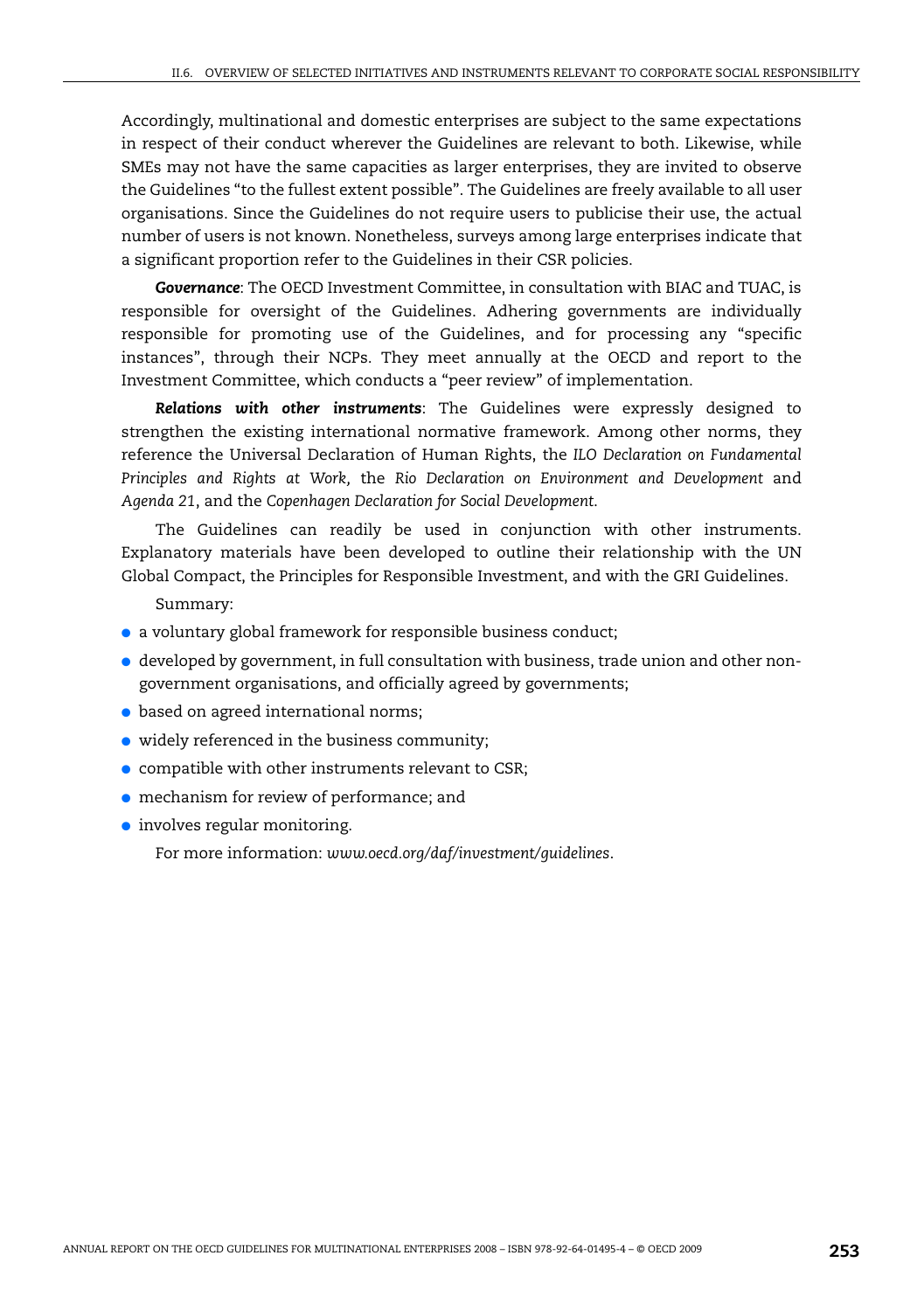# *UN Global Compact*

*Sponsor/s*: UN Secretary-General, one of the principal organs of the United Nations, with support from UN agencies, governments, and representatives of business, labour and other civil society bodies. It accepts new adherents on an ongoing basis from all major categories of societal actors. The UN Global Compact has been recognised on a number of occasions by the UN General Assembly, as well as by all Heads of States and Governments in the UN World Summit Outcome document (2005) and the G8.

*Mission*: The UN Global Compact has two broad goals. These are to mainstream ten core principles relating to human rights, labour standards, the environment, and anticorruption in business activities around the world; and to catalyse actions in support of broader UN goals, such as the Millennium Development Goals (MDGs). A voluntary initiative, it is not a code of conduct. It offers "a policy framework for organising and developing corporate sustainability strategies while offering a platform – based on universal principles – to encourage innovative initiatives and partnerships with civil society, governments and other stakeholders".

*Scope*: The UN Global Compact invites companies to embrace, support and enact, within their sphere of influence, the following ten principles:

*Human Rights*

Principle 1: Businesses should support and respect the protection of internationally proclaimed human rights; and

Principle 2: make sure that they are not complicit in human rights abuses.

*Labour Standards*

Principle 3: Businesses should uphold the freedom of association and the effective recognition of the right to collective bargaining;

Principle 4: the elimination of all forms of forced and compulsory labour;

Principle 5: the effective abolition of child labour; and

Principle 6: the elimination of discrimination in respect of employment and occupation.

*Environment*

Principle 7: Businesses should support a precautionary approach to environmental challenges;

Principle 8: undertake initiatives to promote greater environmental responsibility; and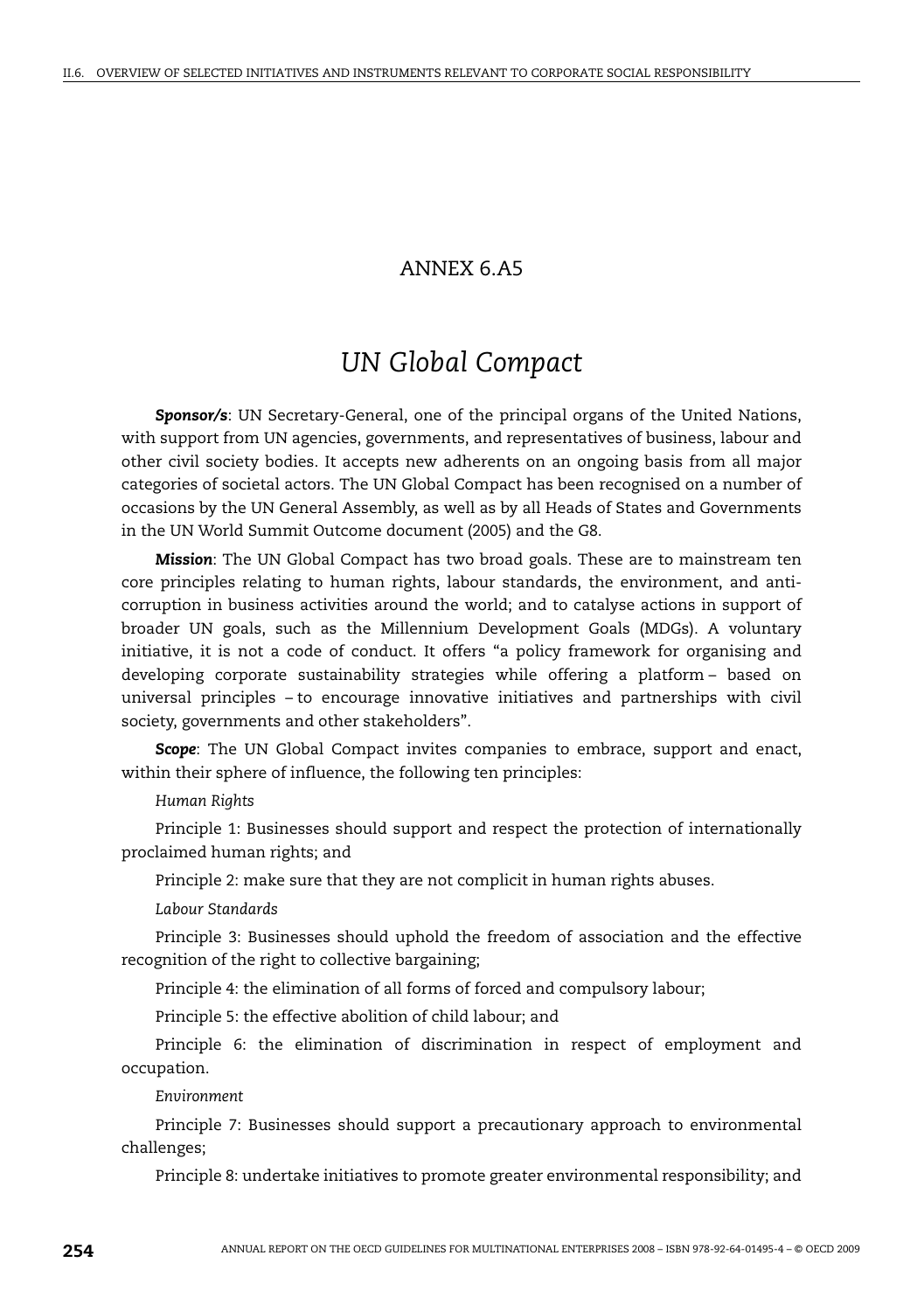Principle 9: encourage the development and diffusion of environmentally friendly technologies.

#### *Anti-Corruption*

Principle 10: Businesses should work against corruption in all its forms, including extortion and bribery.

*Audience*: The UN Global Compact is directed primarily to the business sector, but is a multi-stakeholder initiative and engages all kinds of societal actors, including public agencies, labour and civil society organisations. Companies participating in the Compact initiate their involvement by expressing their support in writing at CEO level. Among other things, each participant commits to integrate the principles into organisational strategy, culture and operations; to publicly advocate the UN Global Compact and its principles; and to publish annually a "communication on progress", a description of the ways in which it is supporting the Global Compact and its ten principles.

Since its launch in July 2000, the initiative has grown to over 5 000 participants, including over 3 600 businesses in 120 countries around the world. It is widely regarded as the world's largest global corporate citizenship initiative.

*Governance*: The Compact has a "multi-centric" governance framework. This includes a triennial Leaders Summit, annual local networks forum, the Global Compact Office and a UN Inter-Agency Team, as well as a 20 person global Board comprising representation from business, civil society, labour and the UN family.

*Relations with other instruments*: The Compact's principles are derived from the Universal Declaration of Human Rights, the ILO Declaration on Fundamental Principles and Rights at Work; the Rio Declaration on Environment and Development, and the UN Convention Against Corruption.

The Global Compact has developed guidance materials that help users understand its relationship with the OECD MNE Guidelines, and with the GRI Guidelines. The Compact endorses but does not require the use of the GRI Guidelines in making "communications on progress".

Summary:

- An instrument offering a voluntary global framework for action.
- Developed by the Secretariat of an intergovernmental body and government recognised.
- Derived from agreed international norms.
- Framework for learning, dialogue and partnerships.
- Mechanism for public reporting on progress.
- Widely used by the business community.
- Compatible with other instruments.

For more information: *[www.unglobalcompact.org](http://www.unglobalcompact.org)*.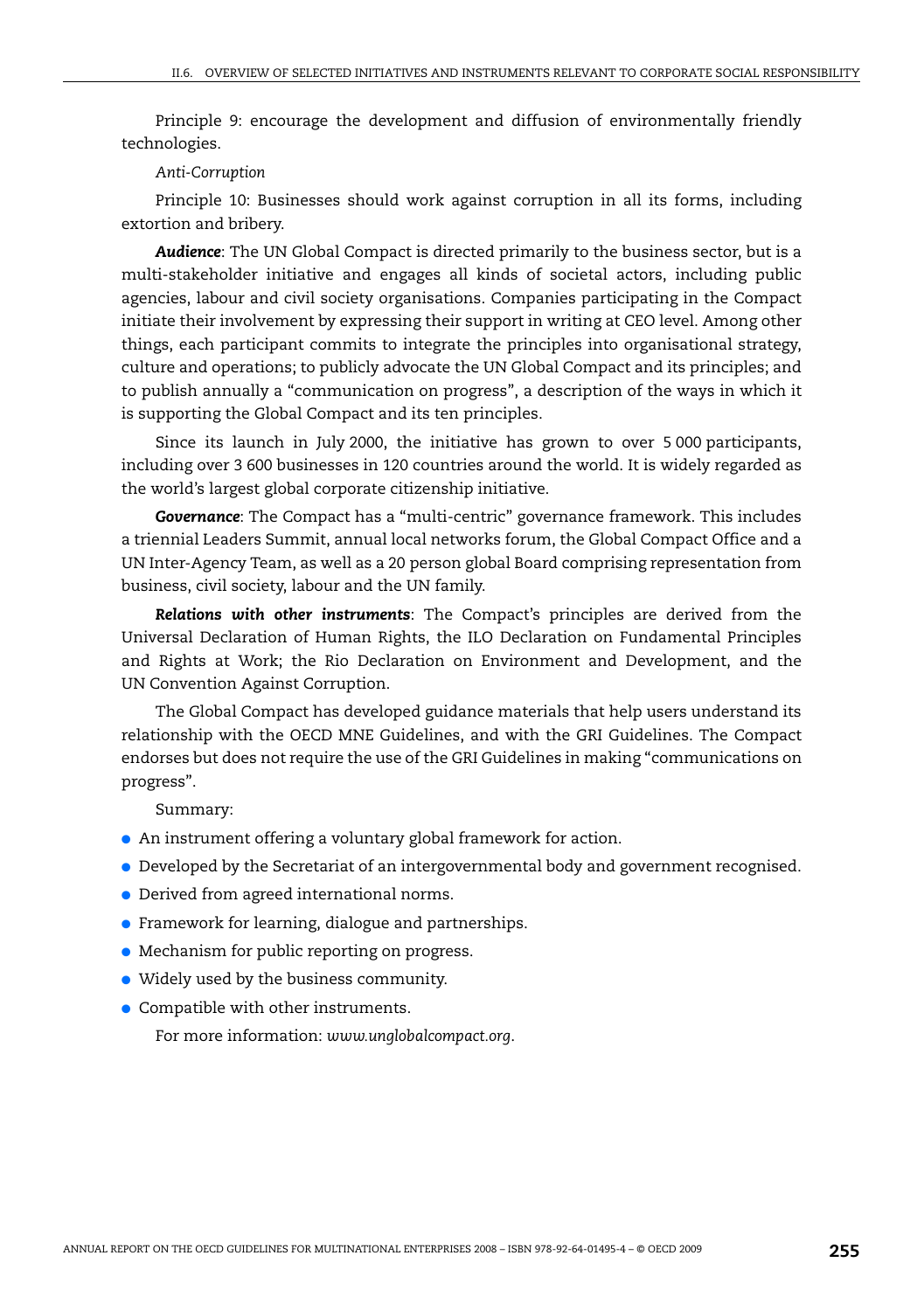# *Categories of Instruments and Initiatives Relevant to CSR by Issues Covered: Illustrative Examples*

| Focus                                          | Government sponsored<br>or supported                                                                                                                                                                                | Industry sponsored                                                                                                                                                                                                                                                                   | Partnership sponsored                                                                                                                                                | Labour or NGO sponsored                                                             |
|------------------------------------------------|---------------------------------------------------------------------------------------------------------------------------------------------------------------------------------------------------------------------|--------------------------------------------------------------------------------------------------------------------------------------------------------------------------------------------------------------------------------------------------------------------------------------|----------------------------------------------------------------------------------------------------------------------------------------------------------------------|-------------------------------------------------------------------------------------|
| General, including<br>aspirational instruments | <b>OECD MNE Guidelines</b><br><b>UN Global Compact</b>                                                                                                                                                              | <b>Caux Round Table Principles</b><br>for Business.<br>Global Sullivan Principles.<br><b>International Chamber</b><br>of Commerce (ICC) Business<br><b>Charter for Sustainable</b><br>Development.<br>ICC Business in society: making<br>a positive and responsible<br>contribution. | <b>Earth Charter</b>                                                                                                                                                 |                                                                                     |
| <b>Corporate Disclosure</b>                    | <b>OECD Principles of Corporate</b><br>Governance.<br><b>OECD MNE Guidelines.</b><br>UN Global Compact.                                                                                                             |                                                                                                                                                                                                                                                                                      | Global Reporting Initiative.<br>(GRI)Sustainability Reporting<br>Guidelines.                                                                                         |                                                                                     |
| Labour                                         | ILO MNE Declaration.<br><b>ILO Declaration of Fundamental</b><br>Principles and Rights at Work.<br><b>OECD MNE Guidelines.</b><br>UN Global Compact.                                                                |                                                                                                                                                                                                                                                                                      | <b>Ethical Trading Initiative Base</b><br>Code and Principles(UK).<br>Social Accountability SAI 8000.<br><b>Fair Labor Association</b><br>Workplace Code of Conduct. | <b>ICFTU Basic Code of Labour</b><br>Practice.                                      |
| <b>Human Rights</b>                            | UN Global Compact.<br><b>OECD MNE Guidelines.</b><br>ILO MNE Declaration.                                                                                                                                           |                                                                                                                                                                                                                                                                                      |                                                                                                                                                                      | Amnesty International Human<br><b>Rights Principles</b><br>for Companies.           |
| Environment                                    | UN Global Compact.                                                                                                                                                                                                  |                                                                                                                                                                                                                                                                                      | ISO 14000 series environmental<br>management standards.<br>Eco-Management and Audit<br>Scheme (EMAS).<br>Ceres Principles.                                           |                                                                                     |
| Bribery                                        | <b>OECD Convention</b><br>on Combating Bribery.<br><b>UN Convention against</b><br>Corruption.<br><b>OECD MNE Guidelines.</b><br>UN Global Compact.                                                                 | <b>ICC Rules of Conduct</b><br>to Compact Extortion<br>and Bribery.                                                                                                                                                                                                                  |                                                                                                                                                                      | Transparency International<br><b>Business Principles for</b><br>Countering Bribery. |
| <b>Risk</b>                                    | <b>OECD Risk Awareness Tool</b><br>for Multinational Enterprises<br>in Weak Governance Zones.<br><b>UN Global Compact Business</b><br><b>Guide for Conflict Impact</b><br><b>Assessment and Risk</b><br>Management. |                                                                                                                                                                                                                                                                                      |                                                                                                                                                                      |                                                                                     |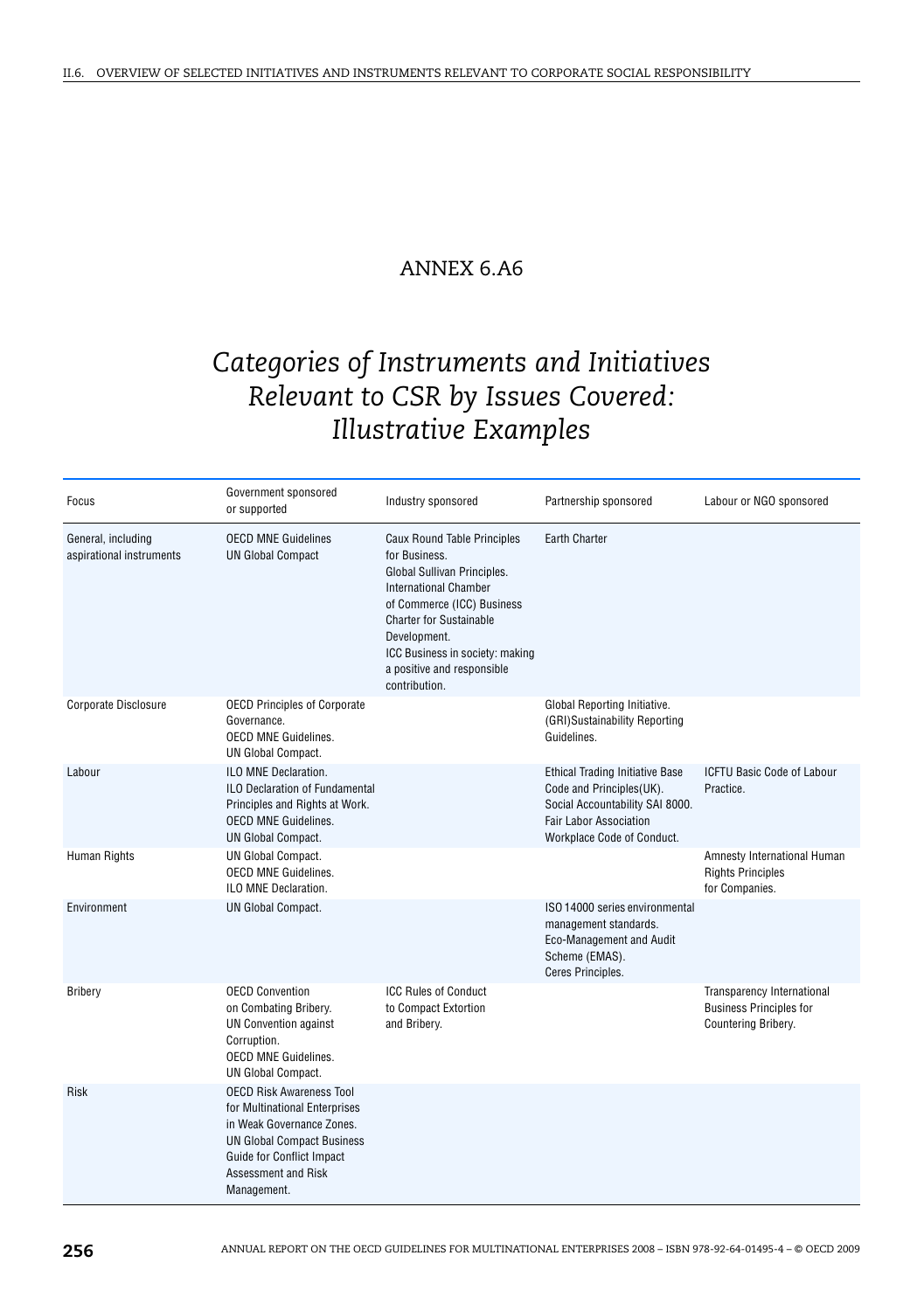| Focus                                                                  | Government sponsored<br>or supported                                                                                                                                                                                                                                                                        | Industry sponsored                                                                                                                                                      | Partnership sponsored                                                                                                                                                                                                                     | Labour or NGO sponsored                                        |
|------------------------------------------------------------------------|-------------------------------------------------------------------------------------------------------------------------------------------------------------------------------------------------------------------------------------------------------------------------------------------------------------|-------------------------------------------------------------------------------------------------------------------------------------------------------------------------|-------------------------------------------------------------------------------------------------------------------------------------------------------------------------------------------------------------------------------------------|----------------------------------------------------------------|
| Quality management,<br>assurance/verification                          |                                                                                                                                                                                                                                                                                                             |                                                                                                                                                                         | ISO 9000 Series quality<br>management standards.<br>AccountAbility<br>AA1000 Assurance Standard.                                                                                                                                          |                                                                |
| <b>Supply Chain Codes</b>                                              |                                                                                                                                                                                                                                                                                                             | <b>ICC Guidance on Supply</b><br>Chain Responsibility.                                                                                                                  |                                                                                                                                                                                                                                           |                                                                |
| Accreditation, certification,<br>labelling codes                       |                                                                                                                                                                                                                                                                                                             |                                                                                                                                                                         | ISO 14020 series standards<br>on environmental labels<br>and declarations.<br><b>ISEAL Code of Good Practice</b><br>for Setting Social and<br>Environmental Standards.                                                                    |                                                                |
| Consumer                                                               | <b>UN Guidelines for Consumer</b><br>Protection.<br><b>OECD MNE Guidelines.</b><br><b>WHO Ethical Criteria</b><br>for Medical Drug Promotion.<br><b>OECD Guidelines for Consumer</b><br>Protection in the Context<br>of Electronic Commerce.                                                                |                                                                                                                                                                         | ISO 10000 series<br>on customer satisfaction.                                                                                                                                                                                             |                                                                |
| Reporting                                                              |                                                                                                                                                                                                                                                                                                             |                                                                                                                                                                         | <b>GRI Sustainability Reporting</b><br>Guidelines.                                                                                                                                                                                        |                                                                |
| Comprehensive<br>(e.g., "social responsibility",<br>"sustainability"). | World Bank Group Performance<br>Standards on Social and<br>Environmental Sustainability.                                                                                                                                                                                                                    |                                                                                                                                                                         | <b>GRI Guidelines.</b><br>ISO 26000 Standard<br>(under development).                                                                                                                                                                      |                                                                |
| Stakeholder Engagement                                                 |                                                                                                                                                                                                                                                                                                             |                                                                                                                                                                         | AA1000 Stakeholder<br>Engagement Standard.                                                                                                                                                                                                |                                                                |
| Sectoral                                                               |                                                                                                                                                                                                                                                                                                             |                                                                                                                                                                         |                                                                                                                                                                                                                                           |                                                                |
| Advertising                                                            |                                                                                                                                                                                                                                                                                                             | <b>ICC International Codes</b><br>of Marketing and Advertising<br>Practice.                                                                                             |                                                                                                                                                                                                                                           |                                                                |
| Agriculture                                                            |                                                                                                                                                                                                                                                                                                             |                                                                                                                                                                         | International Federation of<br><b>Organic Agriculture Movements</b><br>IFOSM) Principles and Norms.<br>Common Code for the Coffee<br>Community.                                                                                           |                                                                |
| Apparel                                                                |                                                                                                                                                                                                                                                                                                             |                                                                                                                                                                         | <b>GRI Sector Supplement</b><br>for Apparel.                                                                                                                                                                                              |                                                                |
| Chemicals                                                              |                                                                                                                                                                                                                                                                                                             | Responsible Care program.                                                                                                                                               |                                                                                                                                                                                                                                           |                                                                |
| Energy                                                                 |                                                                                                                                                                                                                                                                                                             |                                                                                                                                                                         | <b>WRI/WBCSD Greenhouse</b><br>Gas Protocol.<br>ISO 14064-65 standards<br>on measuring greenhouse<br>emissions.<br><b>GRI Sector Supplement</b><br>for Electric Utilities.                                                                | Greenhouse Gas (GHG)<br><b>Product Certification Standard.</b> |
| Extractives                                                            | <b>Extractive Industries</b><br>Transparency Initiative (EITI)<br>Principles and Criteria.<br><b>Voluntary Principles</b><br>on Security and Human Rights.<br>Kimberley Process Certification<br>Scheme.<br>Collaborative Group on Artisanal<br>and Small-Scale Mining (CASM)<br>- best practices guidance. | <b>International Mining</b><br>and Metals Council (ICMM).<br><b>Principles for Sustainable</b><br>Development Performance.<br>International Cyanide<br>Management Code. | <b>GRI Sector Supplement</b><br>for Mining and Metals.<br>Initiative for Responsible Mining<br>Assurance (IRMA) (principles<br>under development).<br>Diamond Development Initiative<br>(DDI) - (quality standards under<br>development). |                                                                |
| Investment                                                             | <b>International Finance</b><br>Corporation (IFC)<br>Performance Standards.<br><b>Principles for Responsible</b><br>Investment.                                                                                                                                                                             | Equator Principles.                                                                                                                                                     |                                                                                                                                                                                                                                           |                                                                |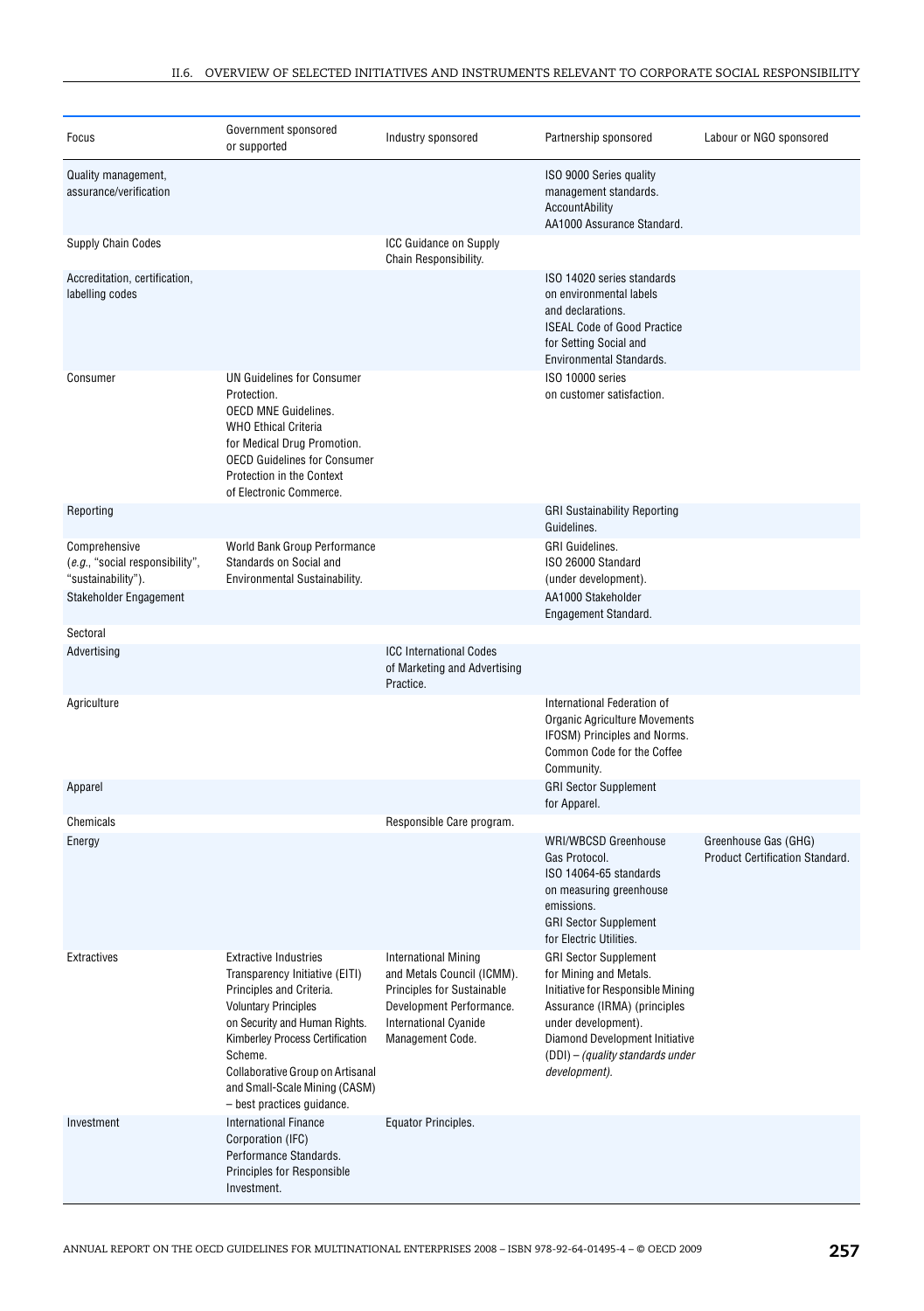| Focus            | Government sponsored<br>or supported | Industry sponsored                                                                          | Partnership sponsored                                                                                                                                                                                                           | Labour or NGO sponsored |
|------------------|--------------------------------------|---------------------------------------------------------------------------------------------|---------------------------------------------------------------------------------------------------------------------------------------------------------------------------------------------------------------------------------|-------------------------|
| Electrical       |                                      | <b>Electronic Industry Code</b><br>of Conduct (EICC).                                       |                                                                                                                                                                                                                                 |                         |
| Forestry         |                                      | Confederation of European<br>Paper Industries (CEPI)<br>Code of Conduct.                    | <b>Forest Stewardship Council</b><br>(FSC) Principles and Criteria.<br>ISO 14061:1998 Information<br>to assist forestry organisations<br>in the use of environmental<br>management system standards<br>ISO 14001 and ISO 14004. |                         |
| <b>Fisheries</b> |                                      |                                                                                             | Marine Stewardship Council<br>(MSC) Environmental Standard.                                                                                                                                                                     |                         |
| Oil and Gas      |                                      | Petroleum Industry (IPIECA)<br><b>Guidelines for Reporting</b><br>Greenhouse gas Emissions. |                                                                                                                                                                                                                                 |                         |
| Toys             |                                      | International Council of Toy<br>Industries (ICTI) CARE Initiative.                          |                                                                                                                                                                                                                                 |                         |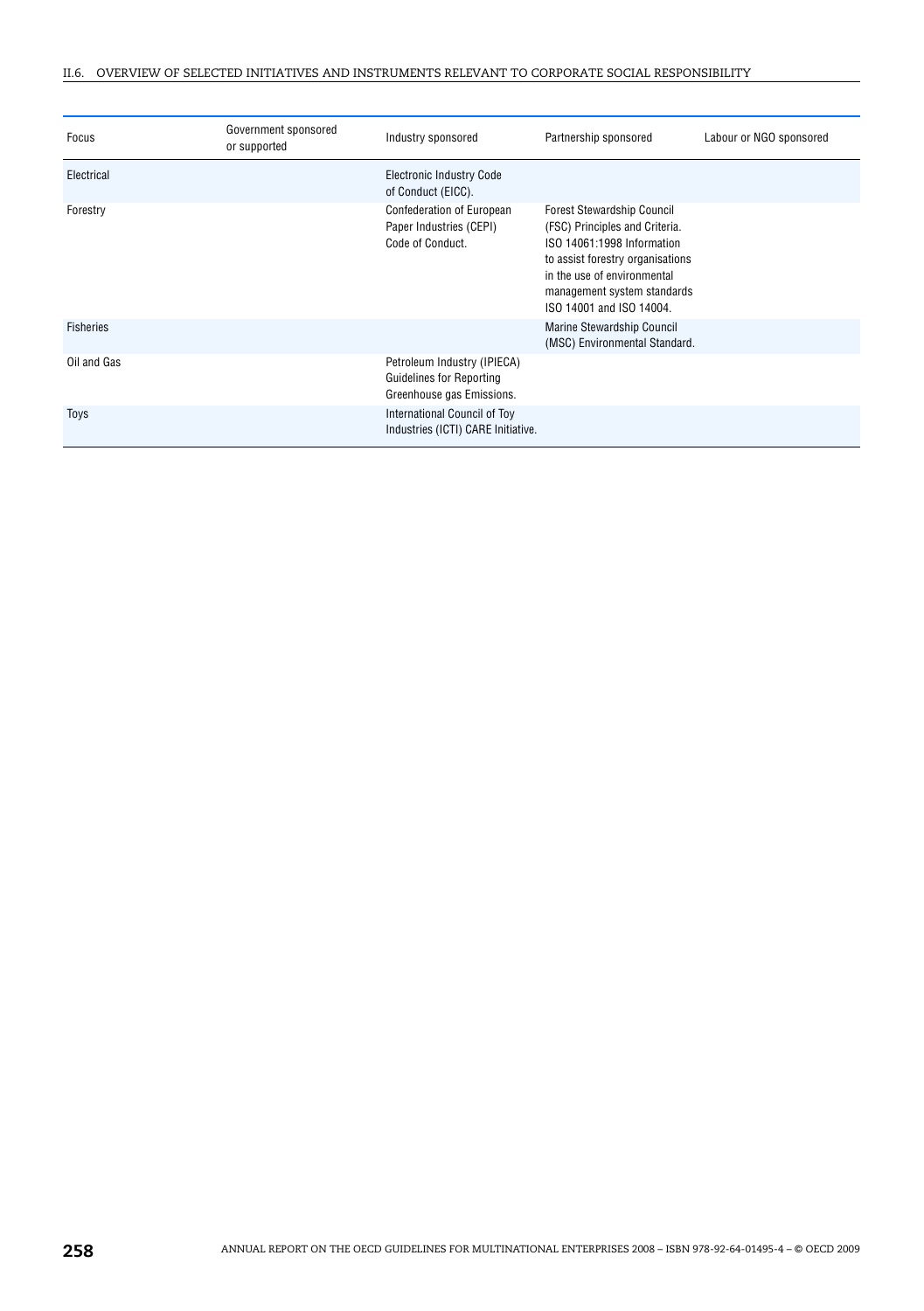# *Reference User Toolkit on Initiatives and Instruments Relevant to CSR*

### **Useful materials comparing government-agreed and recognised initiatives and instruments**

Global Compact/GRI, *Making the Connection: The GRI Guidelines and the Global Compact Communication on Progress*, 2007.

GRI, *Synergies between the OECD Guidelines for Multinational Enterprises (MNEs) and the GRI 2002 Sustainability Reporting Guidelines*, 2004.

ILO, *International Instruments and Corporate Social Responsibility. A Booklet to Accompany the Training Programme the Labour Dimension of CSR: from Principles to Practice*, 2007.

OECD, "The OECD Guidelines and other Corporate Responsibility Instruments. A Comparison", in *Annual Report on the OECD Guidelines for Multinational Enterprises*, OECD, 2001.

OECD, The UN Global Compact and the OECD Guidelines for Multinational Enterprises: Complementarities and Distinctive Features, in *Annual Report on the OECD Guidelines for Multinational Enterprises*, 2005.

OECD, The OECD Guidelines for Multinational Enterprises and the Equator Principles – Similarities, Differences and Synergies, in *Annual Report on the OECD Guidelines for Multinational Enterprises*, 2007.

OECD, The UN Principles for Responsible Investment and the OECD Guidelines for Multinational Enterprises: Complementarities and Distinctive Contributions, in *Annual Report on the OECD Guidelines for Multinational Enterprises*, 2007.

# **Useful general materials on initiatives and instruments**

Bohman, Anna and Minter, Graham, "International Initiatives to Promote Responsible Business: Confusion or Coherence?", International Business leaders Forum, 2007.

Cragg, Wesley, *Ethics Codes, Corporations and the Challenge of Globalisation*, 2005.

Goel, Ran, *Guide to Instruments of Corporate Responsibility: An overview of 16 tools for labour fund trustees*, 2005.

EU Commission, "ABC of the main instruments of Corporate Social Responsibility", 2004.